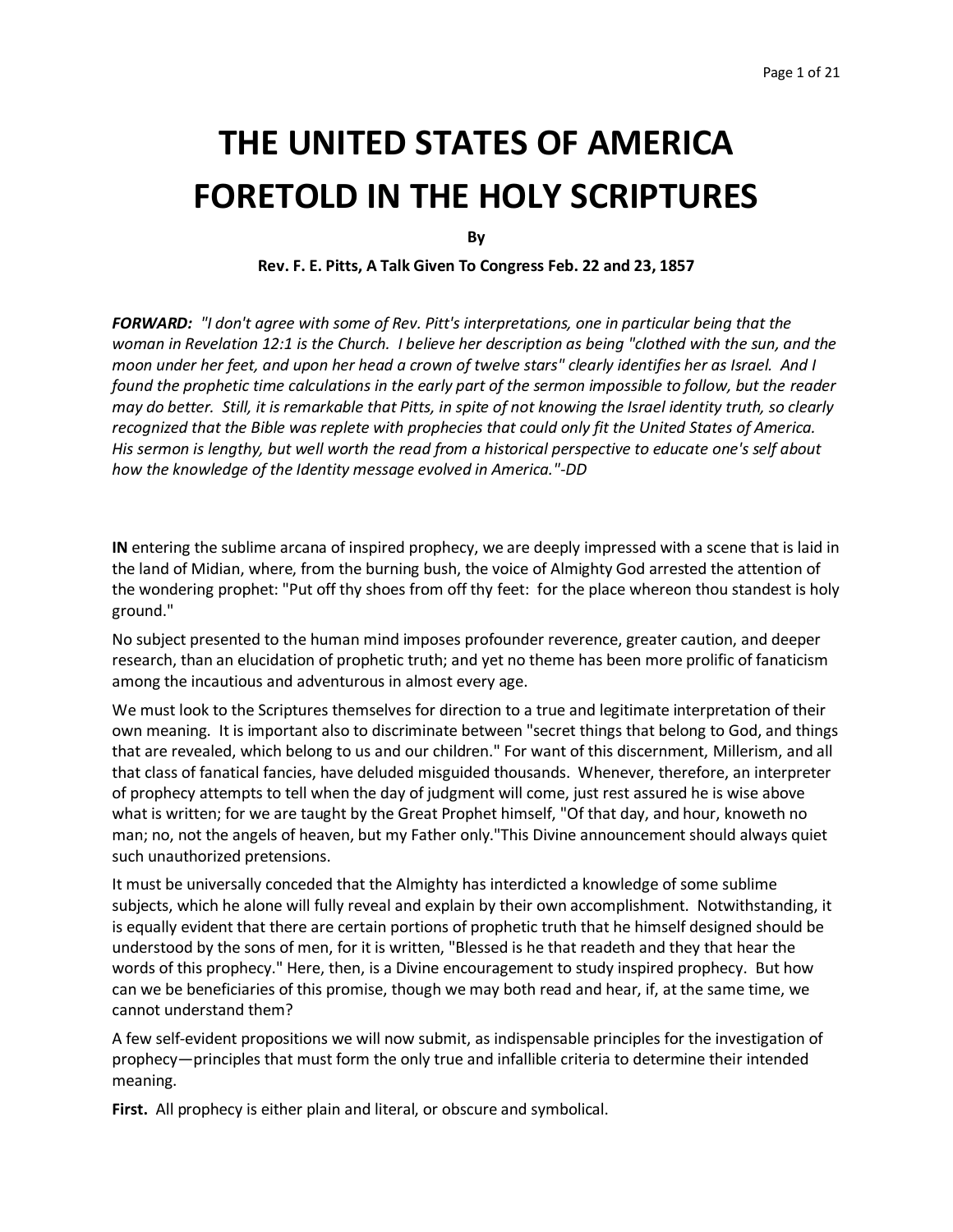**Second.** A plain and literal prophecy may be understood prior to fulfillment, just as well as subsequent to the event predicted. For example, Jesus Christ said, ''There shall not be left here one stone upon another that shall not be thrown dawn." His meaning was too obvious to be misunderstood.

**Third. But an obscure or symbolic prophecy cannot possibly be fully known,** however impressive the general outline of the subject; yet the special application of the prediction to time, event, and circumstances cannot be understood until fulfillment settles the true meaning. There may be several interpretations of an obscure prophecy offered a priori, provided they are legitimate; that is, if such definitions are not unreasonable or incompatible with the nature of the subject. Nevertheless, we must bide our time till fulfillment determines the meaning intended. As an example, it is written, "Behold, I will send you Elijah the prophet before the coming of the great and dreadful day of the Lord."Now, it is evident that one legitimate interpretation of this prophecy was the same entertained by the Jews, that God would send the old prophet in person, for it expressly states, "Elijah the prophet." But it so happened that another man altogether, John the Baptist, coming "in the spirit and power of Elias," is said by Christ to be "the Elias which was for to come."

**Fourth. A perfect coincidence of character, circumstances, and events with any given prophecy, is perfect fulfillment.** This is so plain and patent that we cannot deny it without denying the very proof of the Messiahship of the Son of God. When John sent his disciples to Christ to inquire, "Art thou he that should come, or do we look for another?""Jesus answered and said unto them, Go and show John again those things which ye do hear and see: the blind receive their sight, and the lame walk, and the lepers are cleansed, and the deaf hear, the dead are raised up, and the poor have the gospel preached unto them." As much as if he had said, John will have sense enough to know that in whomsoever these coincidences are found, he is the Messiah.

With these principles to guide us, we proceed to the investigation of our subject.

## **The United States of America, our great country, is foretold in the Holy Scriptures.**

We are fully apprised that the novelty and sublimity of our subject, upon its bare announcement, will awaken the incredulity of some, and enlist the opposition of others. To all such we politely bespeak the courtesy of a candid hearing. We are not concerned that you receive or reject the truth of this theory, but we are concerned that you carefully examine the testimony upon which it rests. Do you believe the Holy Scriptures?"Then hear me for my cause. ''

But that you may understand that we do not attempt to prove what is unreasonable and absurd, we propose the following question:

Is it at all probable that our great country, with its teeming magnificence, now the fear and glory of all lands, would have been overlooked by prophecy? How comes it to pass that smaller countries, and lesser kingdoms, retired hamlets, solitary island, and seaport towns; that Edom, Moab, Egypt, and Syria; that Tarshish, Tyre, and Sidon, with the rest, are particularly programmed upon the inspired page, and our land the only portion of God's terra-firma that is proscribed a place in the book—that prophetic book that professes to map the world till the end of time? Has the inspired penman no account, no place for a nation that is at this very moment telling more upon the intellectual and moral destiny of the world than any other under heaven? Do you believe it? And yet you must believe it if our theory is a fable.

The possibility of the truthfulness of our subject is certainly deeply interesting; the probability of the fact is startling; but the clear and unanswerable demonstration of that truth is actually sublime.

The predictions of the Bible touching the nations, down to the destruction of the Jewish capitol, are indeed but a literal history of Egypt, Moab, Syria, Edom, and Judea. Here all is plain and self-evident, as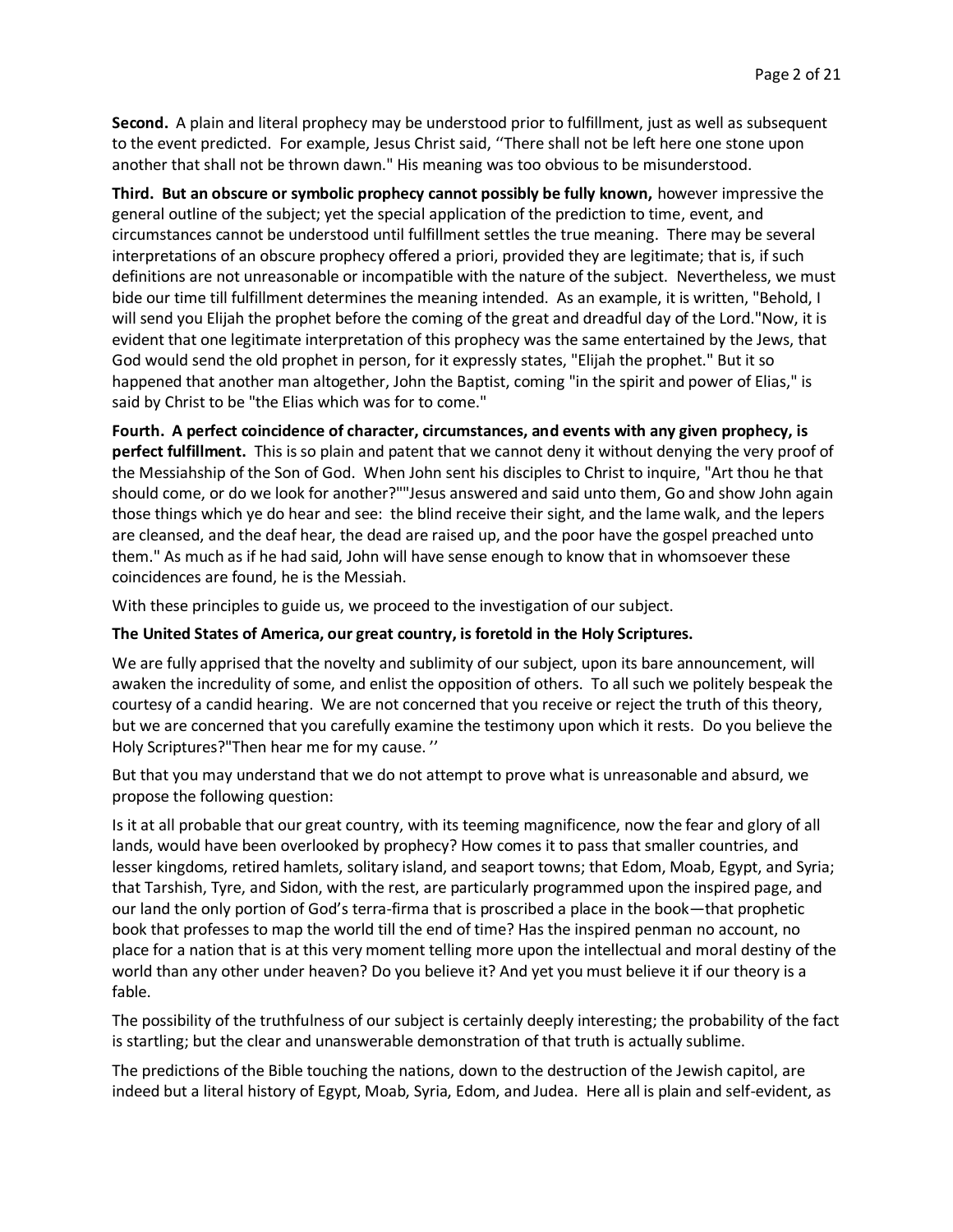time has witnessed the fulfillment. But from that memorable event, the downfall of Jerusalem, on to a certain chronological period, called by Daniel "the time of the end, "all is obscurity. No interpretation breaks the seal of its wonders. Clouds curtain the heavens; and the symbols that glow in the vision of God's holy prophets are alike mysterious to them and to the wondering seraphim.

To Daniel, the prince of the prophets, this great truth seemed first to have been announced. When the prophet had the stupendous visions covering that symbolic period, he exclaimed: "I heard, but I understood not: then said I, O my Lord, What shall be the end of these wonders? And he said, Go thy way, Daniel; for the words are closed up and sealed till the time of the end." This positive declaration of Jehovah was thrice repeated to the prophet. But Gabriel gives him to understand personally thus much: These wonders will not occur in your day, Daniel; you will rest with your fathers long before the seal shall be broken; nevertheless, you will arise in the resurrection of the just; therefore, go thy way, and be comforted with the blessed hope. Such we suppose to be the meaning of the angel, when, closing his sublime mission to the prophet, he said, "But go thou thy way till the end be: for thou shalt rest, and stand in thy lot in the end of the days."

That the time of the end was a certain chronological length, and not the end of the world, is very certain, for things are said of the time of the end not at all consistent with the scriptural account of the day of judgment. In the time of the end "many should run to and fro, and knowledge be increased;" then "the wise should understand, but none of the wicked should understand." Whereas, in the final day, we suppose the wise and the wicked will both understand. These expressions evidently characterize that period called the time of the end, as an age of great locomotion, intelligence, and enterprise. And the words "wise" and "wicked," being generic terms, and nouns of multitude, doubtless refer to nations. The friends of civil and religious liberty shall understand, but subjects of absolutism, and the dupes of despotism, shall not understand.

As the visions of Daniel, that covered the lapse of ages to the time of the end, were sealed and closed up, it is conclusive that the visions of Isaiah and Ezekiel, Jeremiah and John, embracing the same subjects and measuring the same period, are interdicted also. This is a legitimate and necessary deduction.

Now, is it not very surprising that eminent men, deeply pious and profoundly learned, have never discovered the "seal" of the Divine interdiction placed upon these visions? The impenetrable mystery, by Divine authority, hangs before their eyes, while the vague and unsatisfactory explanations of the most gifted commentators confirm the truth of the Divine prohibition. The truth is, there is not one writer in the long learned catalogue of commentators on the prophecies, down to our present theory, but has attempted to explain the meaning of these symbols by principles and rules that were known and applied during the interdicted ages, and are consequently necessarily erroneous; for God had again and again declared, "the vision is sealed, and the words are closed up till the time of the end."

Two obvious truths are here revealed: 1. The closing up of the vision down to a certain period. 2. As the sealing of the vision was only till that time, of course when that time should come the seal would be broken and the vision be understood.

If, therefore, the period when these sublime disclosures should be made was to be characterized as an age of vast enterprise, intellectual energy, and moral adventure; and If we live in such an age—an age marked with unparalleled progress and discovery—we ask, with the profoundest reverence, may we not venture to inquire, and to inquire hopefully, for the meaning of these wonders?

Should it be demanded, why have not the erudite and the learned in ages past apprehended this interpretation of prophecy, we have already anticipated the inquiry: that God had sealed a knowledge of these wonders during those ages. But should the unassuming pretensions of the learned author of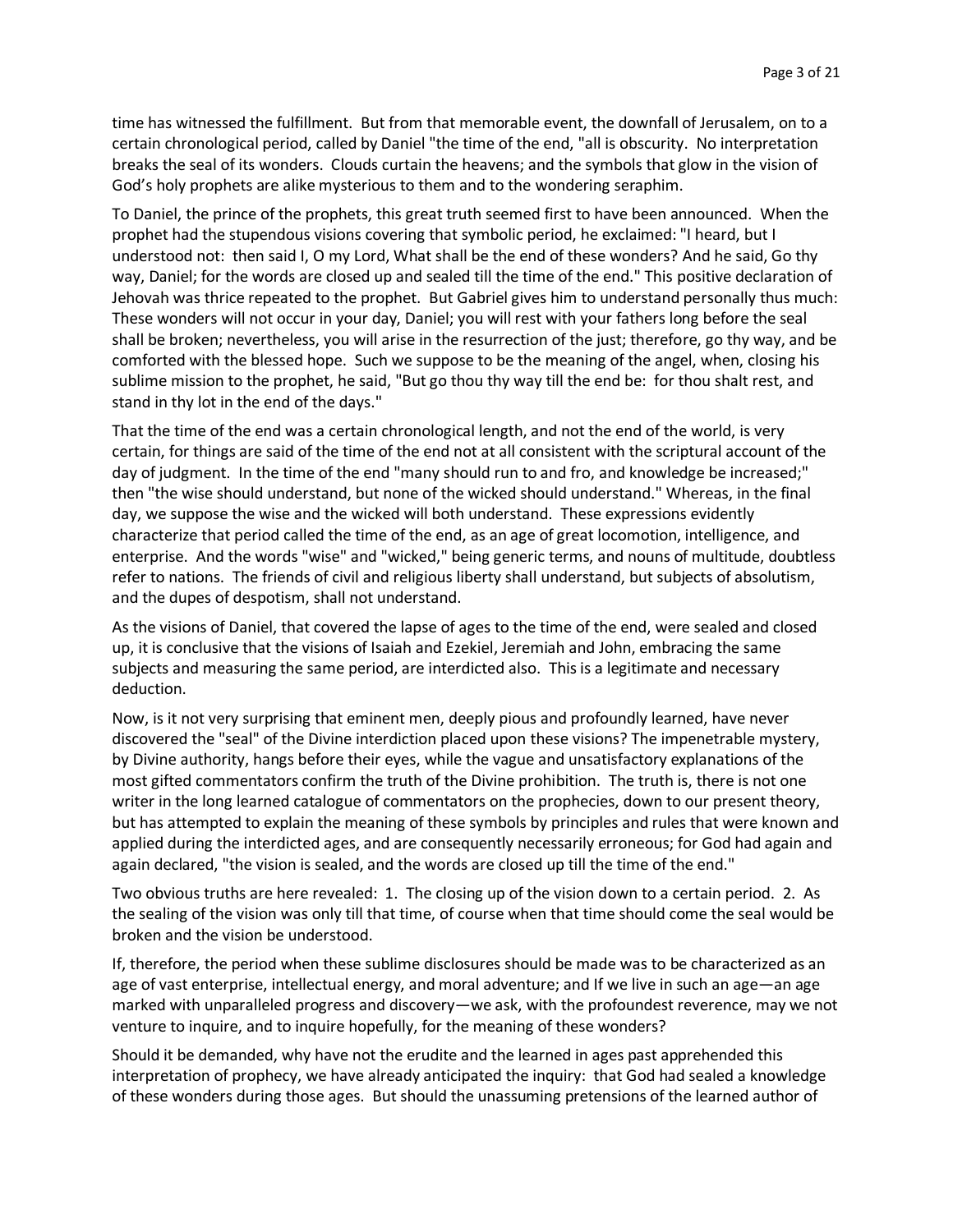Armageddon be looked upon as a barrier to a candid investigation of this most deeply interesting theory, we have only to suggest that great and ingenious minds are too magnanimous for such uncandid evasion. As the gifted author himself has asked, "May not a child find a gem?" Was it not a poor peon of the mountains that first discovered the riches of Peru? But perhaps one material reason why our great country has hitherto never been dreamed of as the burden of prophetic truth, has been owing to the fact that most of the principal writers on prophecy have been Englishmen, who putting one foot of the compasses down on Great Britain as the centre of creation, and describing a circle, have invariably left out the United States of America; somewhat after the fashion of a Chinese map of the world, which, after giving to the Celestial Empire almost the entire map, puts down Europe and America on a space no larger than a penny, calling them the "Barbarian Islands."

We will certainly be excused for disposing of another class of captious cavilers. It has been asked with much emphasis, "What good, or what purpose, could the truth of such a theory accomplish?" This inquiry, we will apprise you, is never made by the learned or the considerate; certainly not by one who reveres the truth of the Holy Scriptures.

What is the design of prophecy? Surely, wise and glorious accomplishments were intended by the Almighty in communicating to his servants the words and visions of prophecy. Doubtless, to inspire the hope of man for their realization, and to confirm the faith of mortals in the divinity of those truths by their fulfillment. But where will you find a broader field for such accomplishments, or a more glorious theatre for the fulfillment of prophetic truth, than in the providential rise and prosperity of a great nation that should be the exponent and example of popular freedom—a nation whose principles and progress should excite the admiration and arouse the emulation of the whole earth? Let men but behold, on this magnificent scale, a fulfillment of those sublime symbols and announcements that have staggered the philosophy of men, and baffled their profoundest learning from age to age; then indeed infidelity would seek annihilation for shelter, and its last refuge of lies be swept from the face of the earth.

We shall first consider the symbolic predictions of the United States.

## **The Time of Its Rise**

The rise of a great nationality is evidently predicted by Daniel, when "the power of the holy people," or friends of civil and religious liberty, shall cease to be scattered; when the wise nations should understand, and "many should run to and fro, and knowledge be increased." This glorious era was to be the period called "the time of the end." The rise of the United States of America synchronizes with that "time," and no other nation under heaven.

The chronological argument is purely mathematical, and we believe unanswerable.

The decree of Cyrus for the emancipation of Israel was published in the last month of the year 537 B.C., (about December 6th,) as is found by the coincidence of an eclipse of the sun, predicted by Thales the Milesian, that occurred B. C. 601, as well as the historic account of those ages. The crucifixion of Christ was on the 25th of March, A. D. 29, (Vulgar era,) as found also by an eclipse of the moon in historic records. And the destruction of the Jewish state began on the 21st of Nisan, A. D. 68. The 70 weeks of Daniel were to begin at the decree of Cyrus, and to end at both the other named epochs. From the decree of Cyrus to the crucifixion, was 564 years and 109 days; and from the same decree to the last general Jewish Passover, was 603 years and 129 days. These two lengths were embraced in the 70 weeks, and show the precise duration of those weeks, as exactly those many years and days transpired to reach the events predicted. This fact no one can deny.

Now the explanation of the matter is simple: the 70 weeks are Hebrew weeks of years, or 490 years. But these are abbreviated weeks; that is, they require the addition of one or more kinds of sacred time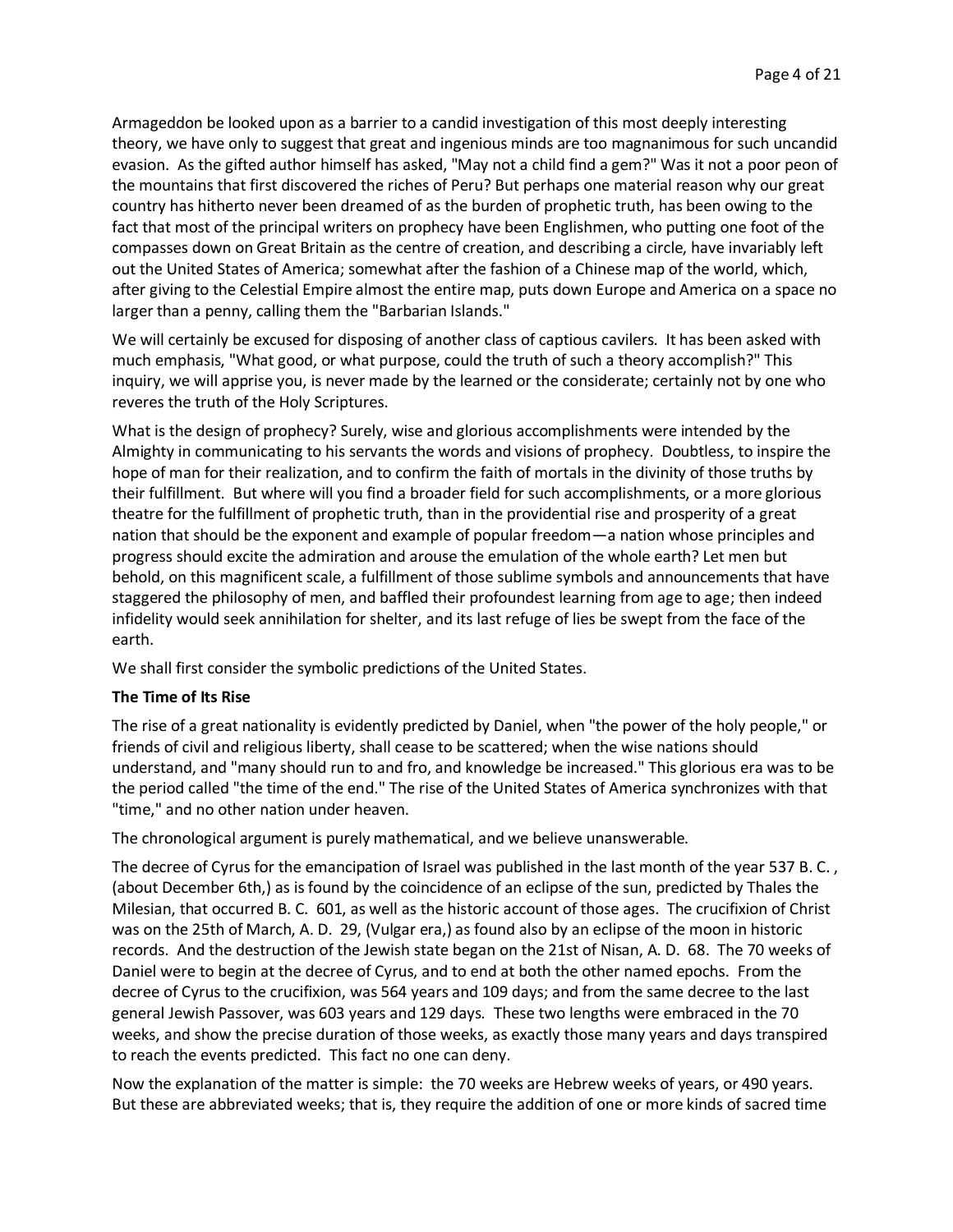to complete them. By adding the sabbatic days which would be in 490 years, we have 560 years. These are symbolic years of 360 parts; and as a symbolic year may stand for any Hebrew year of years, it may stand for the one of 364. Then we have the equation of time, as 360: 364—560: 566 2/9.

These 566 2/9 years are composed of 364 days each; and by reducing them to solar time of 365 days, 5 hours, 48 minutes, and 47 1/10 seconds to the year, we have 564 years and 109 days, as the fulfillment exhibits.

In a similar manner the other results will be found; but this example is a sufficient illustration of the principle of explaining sacred time.

The 3½ times of Daniel, chapter 12, are, by this mode of explanation, easily understood. Three and a half times, or years, are equal to 1260 symbolic years. To this, if we add sabbatic years proportionally, we have 1440 years; and again adding proportionable sabbatic years, or one to every six, we have 1680 years. Then, as the symbolic year of 360 parts may represent any Hebrew year, it may represent the year 366 days or parts. We then have the following equation:

360: 366 x 1680 equals 1708 years, or 623,833 days, 17 hours, 1 minute, and 40 seconds.

These 3½ times were to begin at the cessation of the daily sacrifice. The Daily sacrifice was offered at sunrise. The sun arose at the meridian of Old Jerusalem on the 189th day of the year 68 A. D. , about 5 o'clock A. M. This, then, is the beginning of the 3½ times, or the 1260 days, or the 2300"evening mornings." An "evening morning" was a lamb sacrifice at sunrise, and a lamb sacrifice at sunset—two lambs to a day; so 2300 are equal to 1150,days; add the proportion of sabbatic time, and 2300 evening mornings equal 3½ times. These lengths all agree, and embrace, in solar time, 623,833 days and 17 hours; and from the last Jewish sacrifice, end, at the meridian of Philadelphia, at a quarter to three o'clock in the afternoon of July the 4th, 1776.

Another length of these times is 1335 days, which, by the same rule, equal 1810 solar years, and will end in 1878. These two endings begin and close "the time of the end," and answer to the rise of the American Republic and the expansion into the millennium. The 1290 and 1335 days coincide with the two lengths of the 3½ times.

In brief, Daniel's 70 symbolic weeks embrace the time from the decree of Cyrus to build and restore the city and temple, to the crucifixion of Christ and the final destruction of Jerusalem, which, in solar time, was 564 years to the first event and 603 years to the latter. And from this last event, the destruction of the holy place, it was to be 3½ times, or 623,833 days and 17 hours, to the rise of a great nationality.

Now, if 70 symbolic weeks are equal to 564 solar years, 3½ times, or 1260 symbolic days, are equal to 1708 solar years; but 1708 solar years, or 623,833 days, reach from the burning of the temple on the 189th day of the year 68, A. D. , to the 4th day of July, 1776.

Let it be remembered, the 70 weeks call for two endings—the cutting off of Messiah, and the destruction of the holy place. But these two events are 39 years apart. The two lengths are made out legitimately by adding the proper sabbatic time of days, weeks, and years, as authorized by the Jewish calendar; for the weeks themselves are "determined," cut short or abbreviated weeks. So that both lengths are accurately fulfilled, and are correctly termed"70 weeks."

But to suppose, as do most all of the old commentators, that a day means a year, and that 70 weeks are to be understood as 490 years, is to fall short of the events predicted, 94 years in the first case, and 113 years in the second; consequently, their theory is false. But time has not only demonstrated the error in their opinion of the 70 weeks, but also their error in relation to the 1260 and 1290 days that were to follow. If days meant years, pray tell us what great nationality arose at the end of the 1290 years after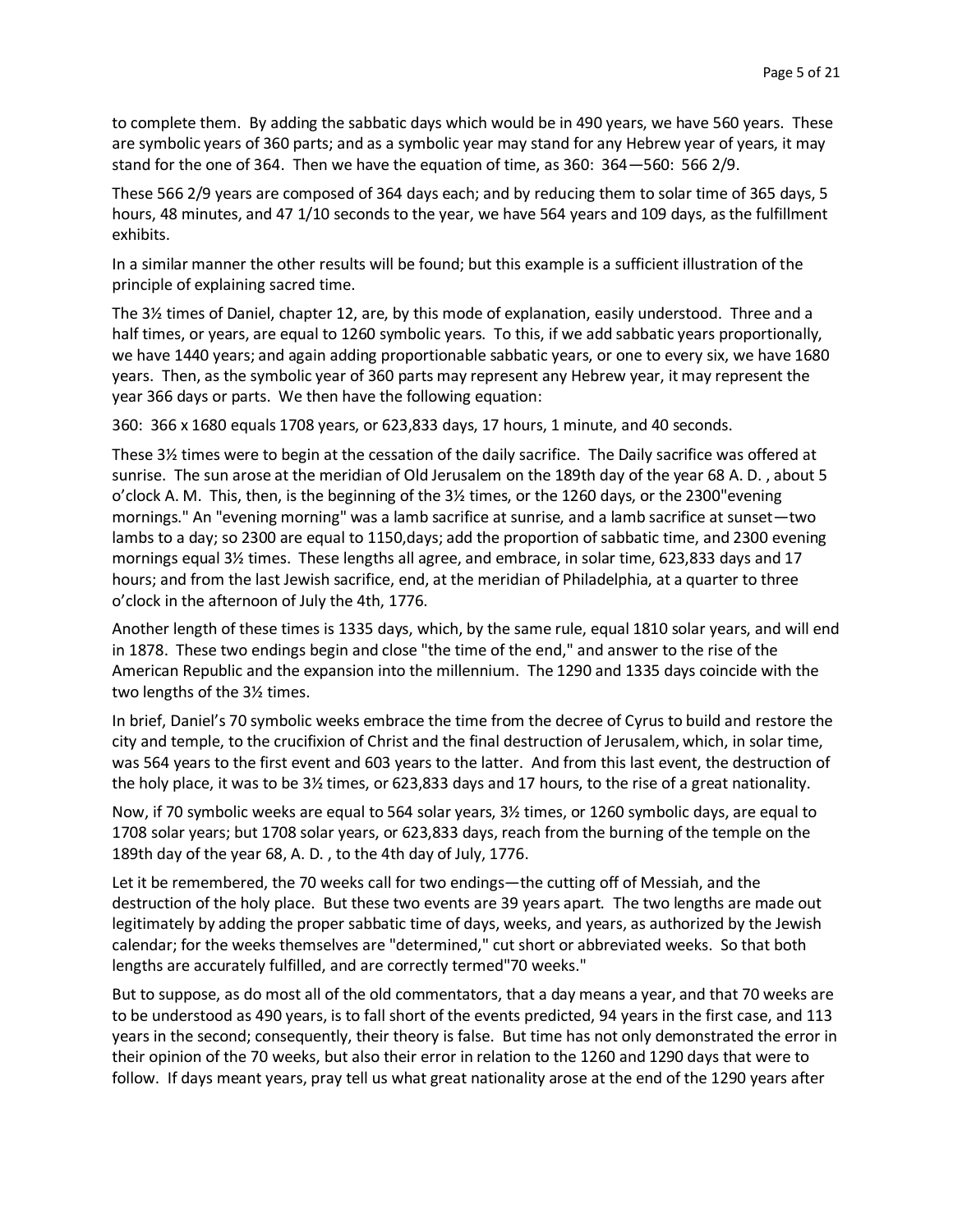the destruction of Jerusalem? or what other great event happened that could possibly be construed into a fulfillment? Positively none.

The calculation, being purely mathematical, and guided by astronomy, has been rigidly made to the tenth fraction of a second, and must be reliable. The interpretation of the chronology is legitimate, for it is governed by Daniel's 70 weeks; consequently, the fulfillment is shown in the rise of a glorious civil and religious republic exactly at the end of these symbolic lengths, and that republic is the United States of America.

The fifth government in the dream of Nebuchadnezzar, or the stone kingdom, symbolizes our great nationality.

The king of Babylon saw in his vision a vast image, "whose brightness was excellent, and the form thereof was terrible. This image's head was of fine gold, his breast and his arms of silver, his belly and his thighs of brass, his legs of iron, his feet part of iron and part of clay."In this terrific image, as interpreted by the prophet, God showed to the Assyrian monarch the whole of monarchy to the end of time, in four great dynasties that should consequently arise, his being the first of the series: "Thou art this head of gold. After thee shall arise another kingdom inferior to thee," etc. It is universally admitted by the learned, that the Assyrian, the Medo-Persian, the Macedonian, and the Roman empires, are clearly and unequivocally represented here, and that, too, in the order in which they arose.

In the fourth or iron portion of this image, another substance enters into the formation of its feet and toes, of which a more minute and extended description and the interpretation are given than of any other part of the dream: "And whereas thou sawest the feet and toes, part of potters' clay, and part of iron, the kingdom shall be divided; and there shall be in it of the strength of the iron, forasmuch as thou sawest the iron mixed with the miry clay. And as the toes of the feet were part of iron, and part of clay, so the kingdom shall be partly strong, and partly broken. And whereas thou sawest iron mixed with miry clay, they shall mingle themselves with the seed of men; but they shall not cleave one to another, even as iron is not mixed with clay." That the two materials constituting the feet and toes should always have been understood to represent a division of the kingdom into a stronger and weaker part of the civil government, is the only opinion perhaps ever offered by commentators in every age.

The theory of Armageddon alone maintains that the division of the fourth empire, as represented by the feet and toes, symbolizes the ten kingdoms, which according to Bishop Newton, was the exact number that actually did arise from the old Roman empire; but that the iron and clay in the feet and toes symbolized the union of Church and State, and nothing else. With this interpretation the words of the angel perfectly agree, and are impressively intelligible: "Whereas thou sawest iron mixed with miry clay, they shall mingle themselves with the seed of men; but they shall not cleave one to another, even as iron is not mixed with clay."That is, as a perfect chemical amalgam with the two cannot be formed, because the ingredients will not adhere, so the union of Church and State will never be happy in its combination—never a harmonious and peaceful union—but an illegitimate commerce, unsanctioned by the will of God, and ruinous to the best interests of the human family."They shall mingle themselves with the seed of men."That is, a superior order of men will join an inferior order; or the Church shall be joined to the State, and, consequently, such a government must always be partly strong and partly broken—a politico-ecclesiastical concubinage that would curse the nations of the earth.

This interpretation is greatly strengthened by the chronological character of the image, the iron and clay enter into the composition of the feet and toes, after that the Roman empire for a thousand years had stood upon its iron legs, a nation of soldiers. The date of the feet synchronizes most wonderfully with the event represented; for Church and State union in the Roman empire began under Constantine, A. D. 325, and was perpetuated with each of the ten-toe kingdoms that swarmed out of the old Roman hive.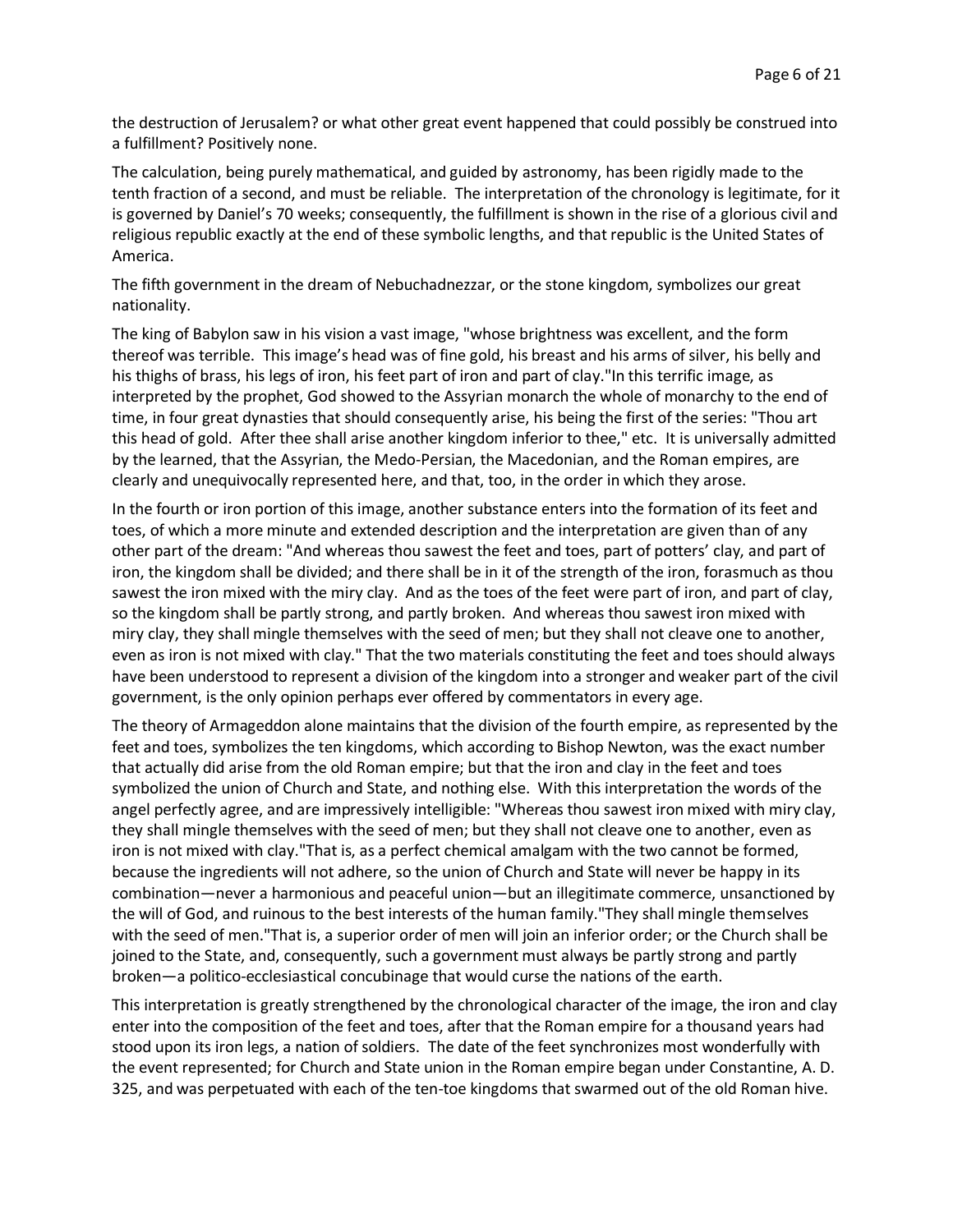Such was the image and its legitimate interpretation, a knowledge of which is essential to a correct understanding of the fifth or stone kingdom.

"Thou sawest till that a stone was cut out without hands, which smote the image upon his feet that were of iron and clay, and brake them to pieces. Then was the iron, the clay, the brass, the silver, and the gold, broken to pieces together, and became like the chaff of the summer threshing-floors; and the wind carried them away, that no place was found for them; and the stone that smote the image became a great mountain, and filled the whole earth."

Of this sublime symbol the angel gives the following interpretation: "In the days of these kings shall the God of heaven set up a kingdom, which shall never be destroyed; and the kingdom shall not be left to other people, but it shall break in pieces and consume all these kingdoms, and it shall stand for ever. Forasmuch as thou sawest that the stone was cut out of the mountain without hands, and that it brake in pieces the iron, the brass, the clay, the silver, and the gold; the great God hath made known to the king what shall come to pass hereafter; and the dream is certain, and the interpretation thereof sure." Let it be observed, the word kingdom, in the prophecies, is a convertible term with government, and must be so understood in this passage.

The absurdity of applying the stone kingdom to Christianity is so very obvious, it is indeed remarkable that the learned should endorse such an opinion. The stone could not symbolize Christianity, I. Because it did not arise at the proper time for Christianity. "In the days of these kings" must refer to that plurality of kings last mentioned, the ten-toe kings or kingdoms; that arose from the Roman empire. The philosophy of our language demands this sense. But Christianity arose in the days of one king, Augustus Caesar. In point of fact, then, the truth of history for ever forbids any other interpretation. Our great nationality arose exactly in the days of that very plurality of kings or kingdoms that came out of the old Roman dynasty. 2. The stone kingdom did not arise in the proper place for Christianity. Rome arose where the Grecian empire had stood, the Grecian or Macedonian succeeded Medo-Persia, and Medo-Persia was successor to the Babylonian or Assyrian kingdom; but the stone kingdom had no previous connection with this corporate image of monarchy; did not grow up under its shadow, precincts, or presence, but comes from a distance, and strikes the image from without, and, at one dreadful stroke of external violence, breaks the colossal image to fragments; and its atoms, ground to infinitesimal dust, fly like chaff before "the winds of the summer threshing-floors." But Christianity arose within the dominions of Rome: Judea was a Roman province where Christianity was born. 3. The stone kingdom could not have arisen at all at the time that Christianity arose, or it would have risen in the Roman empire also; for Rome at that time embraced the known world. At the birth of Christ, "There went out a decree from Caesar Augustus, that all the world should be taxed." But there was a land, my countrymen, where the Roman cohorts were never marshaled—a land that Heaven had concealed from the cupidity and ambition of her conquering armies. That land is our own beloved America, the only portion of the globe, beyond the limits of ancient Rome, where a great nationality, in its constitution, character, and mission, could possibly answer the true meaning of the fifth symbolic kingdom that the God of heaven would set up.

As the political governments of monarchy were severally represented by a symbol taken from the mineral kingdom in one corporate connection, showing the uniformity of the genius that pervaded the whole, so the fifth government, being political also, is symbolized by a mineral type (a stone) likewise. But being entirely distinct from and unconnected with the image of monarchy, it is very clear that the fifth government is not only a political organization, but an anti-monarchical government; consequently, a political republican government, arising under the supervision of Almighty God..."a stone cut out of the mountain without hands:" brought into being and glorious nationality by a wonderful chain of Divine providences.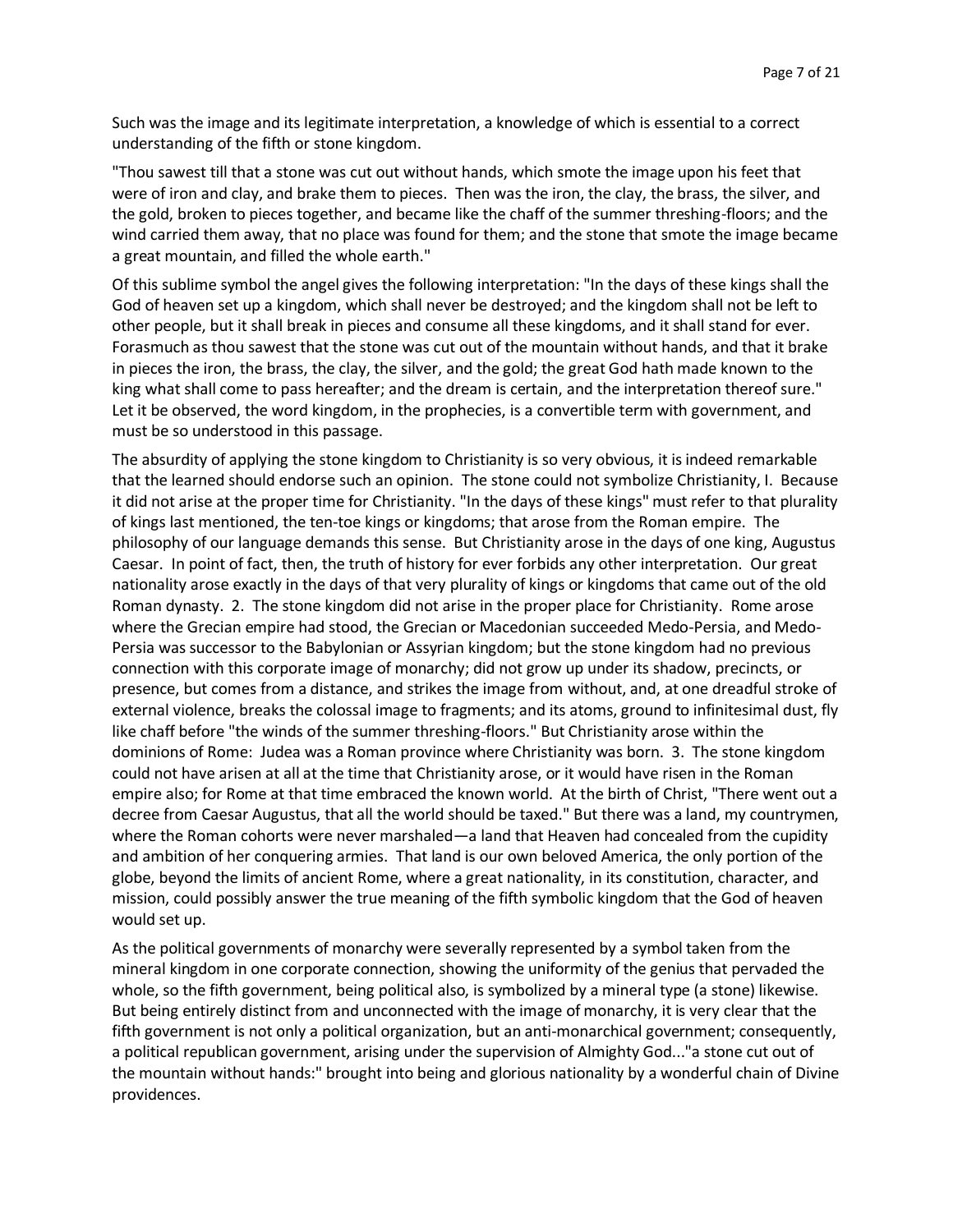The violent destruction of the monarchical image by the stone, necessarily implies political organization and military power. The mild and tranquil genius of Christianity offers no violence to any man, or any nation; but it wins its gradual conquests by moral persuasion. But here is a power dreadful as the enginery of battle, swift and destructive as the bolt of heaven. And did Christianity indeed break down and annihilate the Roman empire? What a failure! Was it not the barbarian hordes of Goths and Vandals from the North that overran imperial Rome? But how are we to account for the stone smiting the image "on the feet?" Why was the attack not made upon the head, or upon some vital part?

Let it be remembered, the feet was the point of the union of Church and State; consequently, the mission of this great fifth nationality was the destruction of State and Church union, as well as the utter and ultimate extermination of ecclesiastical and political despotism from the face of the earth. Now, we appeal to the assembled wisdom before us, to profound statesmen, and venerable ministers of God, if the antagonism of the stone to the iron and clay is not fully answered in the genius of the American people? Are not the sentiment and feeling of this great nation more harmonious and universal in their hostility to Church and State union than on any other subject? Has not the Constitution of the United States, in devoting a whole chapter to the subject, raised an eternal barrier against it? And is not our nation the only enlightened government among the nations of the earth, where the illegitimate union of Church and State is most solemnly interdicted? thus leading our free people to "Render unto Caesar the things which are Caesar's and unto God the things that are God's."

While it is, therefore, conclusive that the stone kingdom is a providential political government, "cut out of the mountain without hands," incompatible with, hostile to, and destined in its great mission to annihilate the last vestige of monarchy from the nations of the earth, it is equally evident that "the mountain" out of which the stone is cut is Christianity. So our great government is founded upon the Bible. Remove this indestructible basis that supports the fair fabric of our political institutions, and we have no government. The Declaration of American Independence evidently recognizes the obligations of the first, and fully embraces the principles of the second great commandment. The smiles of a Christian Sabbath inspire the devotion, and call from labor to rest our toiling millions; while the obligation of every officer of state, from the chief magistrate of the nation down to the humblest minister of justice, is rendered inviolate by a solemn averment upon Divine revelation.

The history of the world confirms the fact, that a nation's religion moulds the character of its civic government. A despotic, superstitious, and blood-thirsty system of religion will form and fashion its political economy after the same model. So a pure, enlightened, and divinely authorized religion has ever been the maternal source of a pure, liberal, and happy civil government.

As, therefore, the four great empires were to be succeeded by a fifth great government, altogether differing in its principles and character, and as the United States of America is the only great nation that ever has or ever can arise to answer the description and fill the mission of the fifth empire, the conclusion is inevitable, that our glorious republic is the stone kingdom that the God of heaven was to "set up."

A glimpse of this sublime reality inspired the good Bishop Berkeley, more than a hundred years ago, to declare what even now seems a wonderful consummation:

#### **"Westward the star of empire makes its way;**

**The first four acts already passed,**

**The fifth shall close the drama with the day:**

**Time's noblest offspring is the last."**

**The United States of America is symbolized by the man-child of the winged woman of the wilderness.**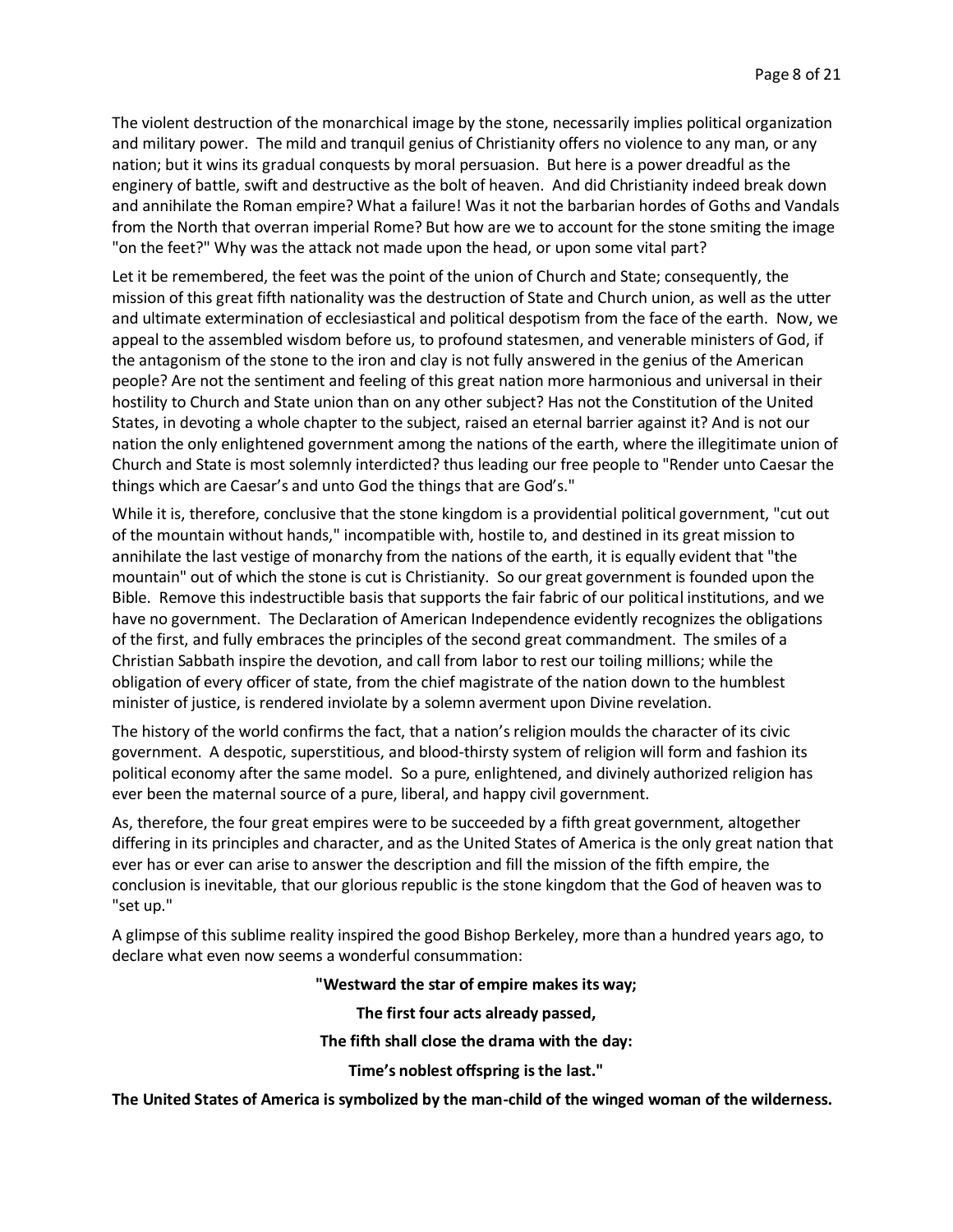"And there appeared a great wonder in heaven; a woman clothed with the sun, and the moon under her feet, and upon her head a crown of twelve stars. And there appeared another wonder in heaven; and behold a great red dragon, having seven heads and ten horns, and seven crowns upon his heads.

And the dragon stood before the woman which was ready to be delivered, for to devour her child as soon as it was born.

"And she brought forth a man-child, who was to rule all nations with a rod of iron; and her child was caught up to God, and to his throne. ...And to the woman were given two wings of a great eagle, that she might fly into the wilderness, into her place...And the serpent cast out of his mouth water as a flood, that he might cause her to be carried away of the flood. And the earth helped the woman, and the earth opened her mouth, and swallowed up the flood which the dragon cast out of his mouth. And the dragon was wroth with the woman," etc.

It is almost universally admitted that the true Church of God is represented by the woman in this symbol. And, without pausing to examine the many opinions which divines have entertained as to the true meaning of the man-child—some supposing it refers to Christ, and others to Constantine—we will demonstrate that the symbolic meaning of the man-child is that of a great nationality that was to arise under the superintending providence of Almighty God in the latter times; and that that great nationality is the United States of America.

To this man-child a rod was given to rule—always the ensign of political power; so that, while the mother represents a pure, enlightened religion, her offspring, "a man-child," who is invested with political authority, must represent an enlightened nationality. This exposition we claim with great confidence to be legitimate. We shall now show that such is the testimony of the Holy Scriptures.

Isaiah declares, "Before she travailed, she brought forth; before her pain came, she was delivered of a man-child. Who hath heard such things? who hath seen such things? Shall the earth be made to bring forth in one day? or shall a nation be born at once? for as soon as Zion travailed, she brought [FORTH HER CHILDREN, ref. Isaiah 66:8]

In this passage, the term "Zion" meaning the Church of God, settles, beyond all doubt, the symbolic meaning of the "woman clothed with the sun;" and as the "man-child" in the one case is put in apposition with "a nation born at once," he must be understood in the other instance to be the symbol of a nation also. We cannot deny the explanation without denying the interpretation the Holy Scriptures give of their own symbols.

But is this nationality, arising from a true and enlightened religion, the United States of America? We shall see. In the first place, the man-child was the offspring of a true and enlightened religion. 2. Its destruction was determined upon, in its infancy, by a great red dragon. 3. It received "a rod" in its infancy, to rule, or to maintain political jurisdiction. 4. He and his mother were favored by the "earth." 5."The child was caught up to the throne of God."

Now, how remarkably does our great nation answer to this description? Our nationality arose from and was the legitimate offspring of an enlightened liberal religion. Our honored ancestry, having fled from the storms of persecution in the old world, sought to find in the new, freedom to worship God; the founders and framers of our political fabric being, in the main, worshipers of the true God, and believers in his Son Jesus Christ.

Our infancy was warily watched by the demon of despotism, and fearful were the efforts made by the dragon of autocracy to crush us in the cradle. But "the earth helped the woman." The seat of the old Roman empire is termed, in the symbolic language of the Apocalypse, "the earth." And did not several of the European powers come to our assistance in that dreadful conflict? Russia declared neutrality;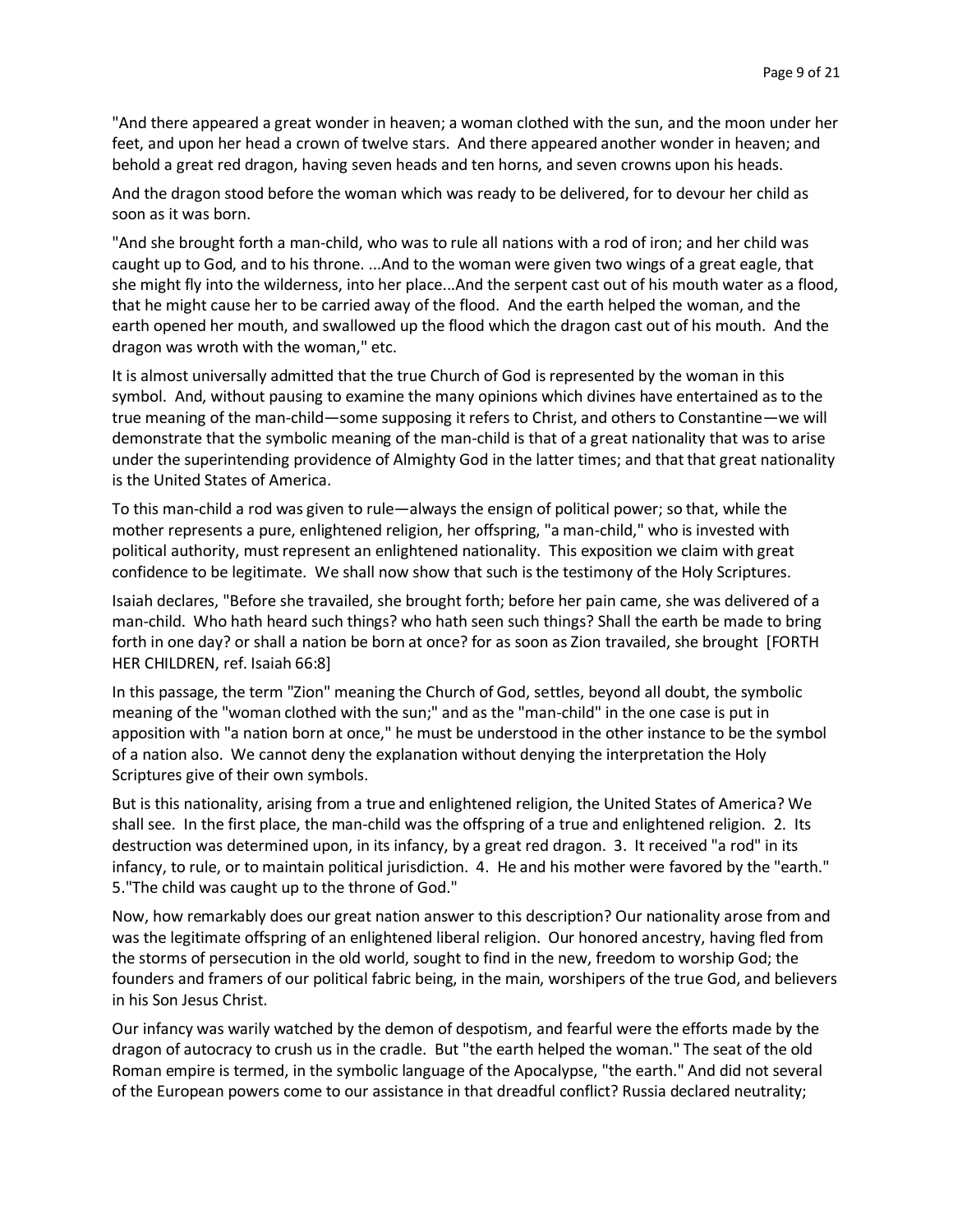Spain, and especially Holland, waged war against England, while the fleets of France came to our rescue in our Revolutionary struggle. "The earth helped the woman," and the man-child was rescued.

But we were specially protected and defended by the providence of Almighty God, which we understand the expression, "caught up to the throne of God," to imply. How wonderful the eventful history of our new-born nation! Who can trace the special interventions of a Divine hand through all the stages of our infant existence. from our natal hour, without acknowledging that the God of Washington was on our side?

The coincidences are so numerous, and the agreement of our great nationality with the symbolic description of the man-child so wonderfully accurate, that the conclusion is demonstration. For if perfect coincidence be perfect fulfillment, then the United States of America is symbolized by the manchild of the winged woman in the wilderness.

The United States of America is the nationality that is promised in the prophetic Scriptures to arise in the latter times as **Israel Restored**. It has long been a favorite theory, both with Jewish and Christian writers, that the nationality to be gathered together in the latter days, was understood to mean the returned or restoration of the scattered sons of Abraham to the land of Palestine. We are not surprised at the confidence with which this opinion has been entertained from age to age, because it is a legitimate a priori interpretation, seeing this nationality is called "Israel" by the prophets.

In a conversation had with a venerable Bishop of the Episcopal Church, he inquired of us: "Sir, by what construction of language do you make the great nationality, promised to arise in the latter times, to mean the United States? That the Bible authorizes us to expect such a nationality there can be no doubt; but how do you make out that nationality to be the United States of America, as it was promised to be Israel?" To which we replied: "Beloved Bishop, the predictions of the prophets are put up in Hebrew dress; the regalia is Mosaic, the custom is Israelitish. They did not say, friends of civil and religious liberty, Americans, or even Christians; but they used the best terms they had on hand: they said "Israel."

Only doff the subject of its Jewish robes, and the symmetrical proportions and sublimity of Christian republicanism are as perfectly delineated as a Grecian pillar. But we will now show that what is reasonable and legitimate is a true principle of interpretation, being authorized by the great Teacher from heaven.

Said the disciples to our Lord, "Why say the scribes that Elias must first come?" for it is written, "Behold, I will send Elijah the prophet, before that great and notable day of the Lord." Jesus answered and said unto them, Elias is come already, and they knew him not, but have done unto him whatsoever they listed. Then the disciples understood that he spake unto them of John the Baptist."

Now, suppose the difficulty of the pious Bishop were proposed to our Lord: "Master, by what construction of language do you make out that John the Baptist, the son of Zacharias and Elizabeth, is indeed Elias the prophet, which was to come, seeing he is in reality another man altogether?" Does not the same difficulty exist in both cases; and has not our Lord, by answering the objection in one case, removed it in the other? John was "the Elias which was for to come: " not because that was the name by which he was called in his generation among men, but because he came "in the spirit and power of Elias," thereby answering the moral portrait that was drawn by the pencil of inspiration, and was, consequently, declared by the Savior to be indeed the Elias.

If, therefore, a great nationality is promised to arise in the latter days, and the United States of America exhibits the character of such nationality, as delineated by the pen of prophecy, arising "in the spirit and power" of Israel to come, and no other nation under heaven ever has or ever can answer the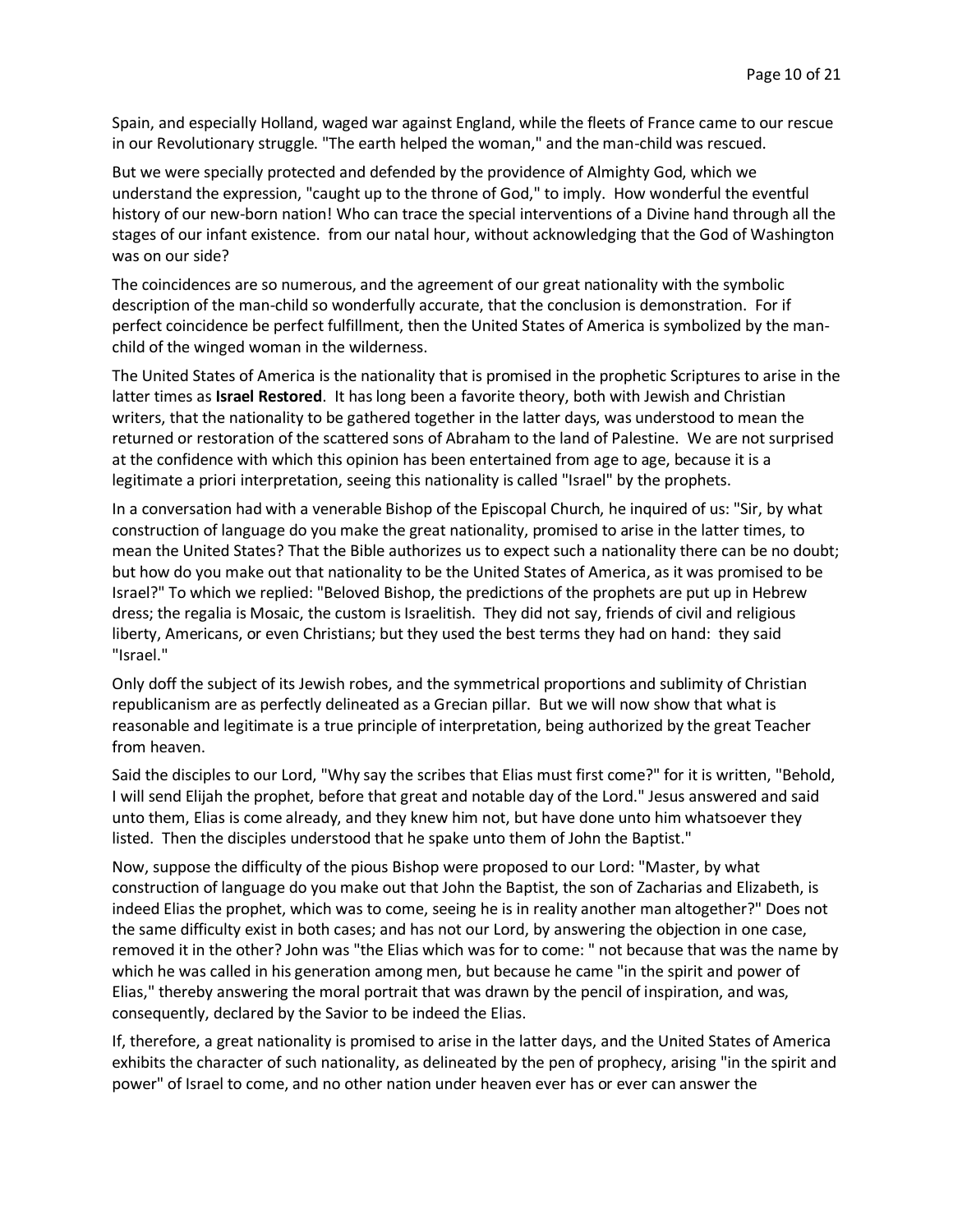description, then, perfect coincidence being perfect fulfillment, our glorious republic is the nationality which was to be gathered together in the latter times under the prophetic name of Israel.

Let it be remembered, that the term Israel was a cognomen of honor, and not the natural right of a Jew. God gave the appellation to Jacob, because "as a prince he prevailed with God." While the children of Jacob maintained their integrity, they enjoyed this high distinction; but St. Paul defends the application of the term to Gentiles who may possess the proper claims to this honor.

But perhaps the most plausible bill of exceptions taken to our theory is presented here. It is suggested, with much apparent reason, that we are too wicked and unworthy a people to bear the honored title of Israel. Alas for us, my countrymen! Heaven knows full well that we are wicked enough; for when we consider the special providence of Almighty God, marvelously exercised over us from the very infancy of our organization, through every change of fortune—what prosperity has crowned our cause—how we have been guided and guarded by a Divine supervision, as virtually present as the holy Shekinah, "in a cloud by day, and a pillar of fire by night"—and then look at the abominations that pollute our national escutcheon, it is humiliating in the extreme.

Look at the blasphemy that outrages the highest obligation of created beings, marring the purest language on earth, in desecrating the name of the holiest Being in the universe. Look at the violation of even heathen honest, discrediting character in almost all gradations of society. See the frenzy of political parties, disrupting the very bonds of brotherhood; while blood and debauchery infect the air and pollute the earth, bribery, homicide, and murder transpire in the very halls of our nation's councils.

But bad as we are, fellow-citizens, we are the very best people upon the face of the earth. The great heart of our magnanimous country beats responsive to the sighs and sorrows of all nations. Our peaceful land is the hospitable home for the oppressed of all countries. Our laws are the transcript of eternal justice. True, we have neither titled dukes nor hereditary lords, but the emoluments of profit and honor are offered to the deserving of all classes, and our loftiest promotions are accessible to the humblest poor. Though denounced abroad by all aristocracy that dooms its own pauper millions to proscription, beggary, and starvation, yet our institutions, which they fain would pity, are the pulsations of health, compared with the plague-spots of pestilential Europe.

Already have three hundred thousand of our African population become the Christianized children of God—a greater number of true Christian converts, heathens as their fathers were who first came amongst us, than are to be found in all the missions of all denominations upon the earth. We have colonized a happy republic also, upon the benighted shores of their fatherland. Our ministers of mercy have gone to every heathen shore, and preached glad tidings to almost every island that dots the bosom of the ocean. Beams of light, radiating from this central home of civil and religious liberty, already break upon the distant millions that weep in the shadow of death.

When the noble Greek is crushed by the hoof of Turkish despotism, the halls of our Senate are eloquent with a sympathy that responds in the bosom of a whole people. When Poland, Hungary, and Italy struggle and fall, the hope of the American people struggles and falls with them. When the cry of starvation is heard from ill-fated Ireland, American transports are freighted with the numificent offering of a generous people. And, moved by a magnanimity which knows no parallel, our swift ships are dispatched to recover England's lost navigators in the regions of eternal snow.

We have the one living and true God, one Savior, and one religion—one Constitution, one Confederacy, one Republic, one nationality; therefore, a true religion and a true civil government is the Israel that was to come, the "nation born at once"—born on the 4th of July, 1776.

But let us not be misled by the consecrated name of Israel. For "all are not Israel who are called Israel." A nation possessing the true religion, and enjoying an enlightened and liberal civil government, may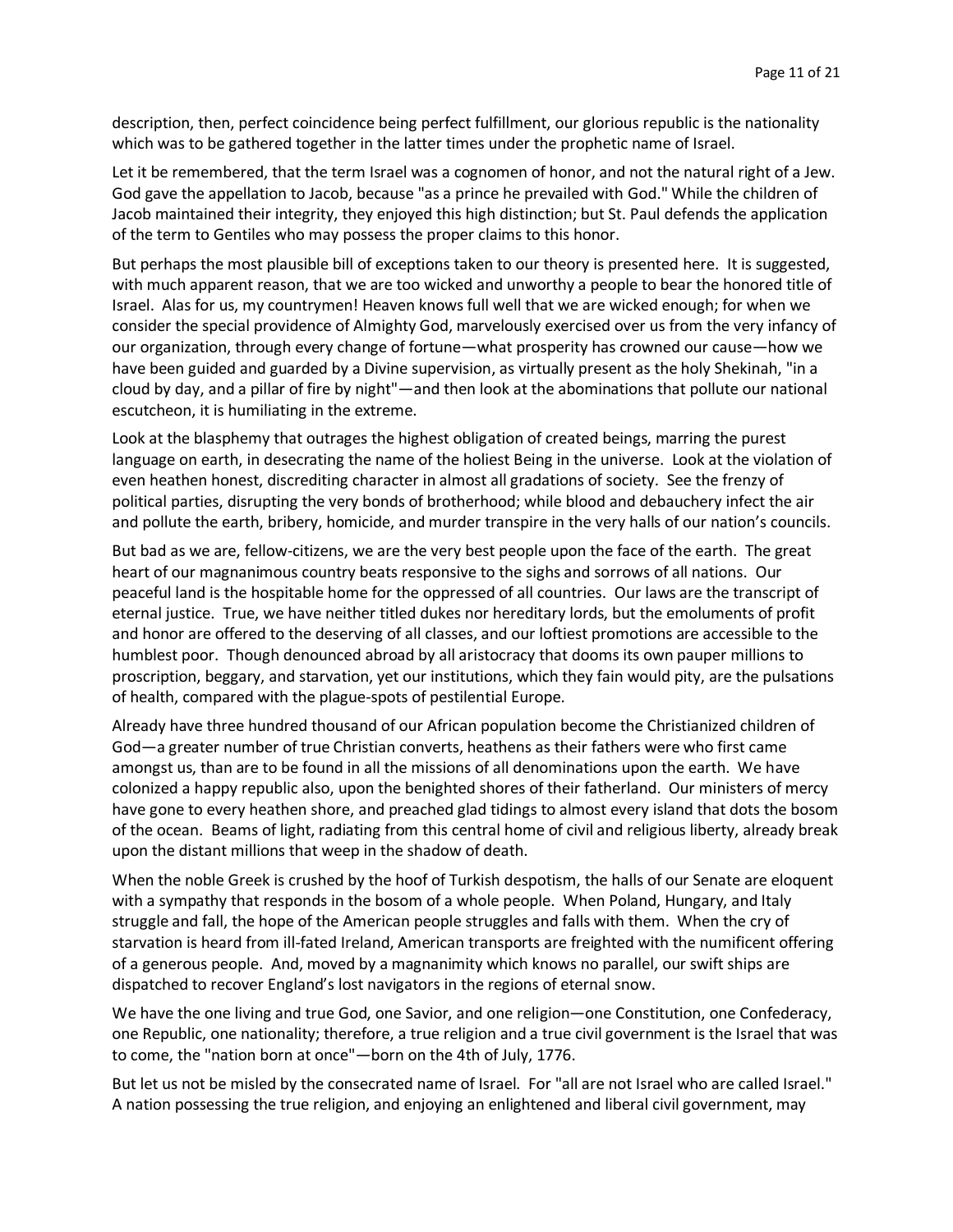have many unbelieving and rebellious people in its midst; and, doubtless, millennial glory, and the day of judgment also, will find both the righteous and the wicked, the just and the unjust, the wise and the foolish virgins, for the wheat and tares will grow together until the general harvest, "which is the end of the world." Even Israel restored to nationality will not be the Eden of bliss.

It was in the brightest days of the Hebrew nation when the tribes of Jacob were led out to the solitudes of the desert to behold the glory of God revealed upon the sacred mountain. Clouds of awful grandeur encircled its brow. Lightnings rent the mantle of the sky, and deep-toned thunders rocked Mount Sinai from its glowing summit to its granite base. Then, where was Israel—God's own Israel? Behold him at the foot of the hill making a golden calf!

By the term of Israel, therefore, we mean to be understood, a providential nation, possessing the only true religion, and a divinely sanctioned form of civil government. Such, with all its sunshine and shadows, was ancient Israel, and such is the United States of America, and the United States of America alone.

As to the scattered Jews—who have long since lost all genealogical proof of their respective tribes forming such great nationality anywhere, that is supremely ridiculous. That they may return to Jewry, we think highly probable; because everything formerly connected with that nation was typical. Their fiftieth, or Jubal year, was a time when the scattered Jews returned to their respective homes, and were put in possession or seized of their patrimonial estates. This custom may anticipate the jubilee of the world; that is, when republicanism shall become world-wide. Then the Jews, in masses, may return to Canaan; for the Almighty by deed of gift made Abraham and his posterity proprietors of that land. They may return and form a little Christian republic in Palestine. But to become the great national headship of the world, restore temple worship and priestly offerings, with all the gorgeous paraphernalia of its ancient sacerdotal splendor, is but the pious dream of fanaticism. This simplicity and spirituality of the religion of the Son of God forbids the idea; while the burdensome rites of the Jewish ritual have long since been discarded by the unostentatious loveliness and grace of a Christianity that claims to worship the Father "in spirit and in truth."

But even the supposition that they will return and form a literal government in their ancient home may be a mistake. For those prophecies that seem to refer to their literal restoration are interpreted by many worthy divines to foretell their conversion to their long-rejected Savior. This is indeed plausible.

#### **"In foreign climes they'll cease to roam' Nor weeping, think on Jordan's flood;**

#### **In every land they'll find a home, In every temple worship God."**

And so must it be. But if the Almighty designed to honor a people by raising them to become a great nationality, of whom is it probable such nationality would be composed? Let this question be settled by a plain principle of Divine revelation. Who are the Jews? A persecuted and disbanded people. Why are they persecuted? For rejecting the claims of the Son of God. From his very birth to this day they have, as a nation, derided and discarded him. They sealed the dreadful imprecation at his crucifixion: "His blood be upon us, and on our children."

But there is another persecuted people—the friends of civil and religious liberty. They have been hunted down in every land, like the hart of the mountains. They have been proscribed and execrated, outraged and banished, in every age; and, for conscience's sake, have been martyred by the million. Why were they persecuted, "scattered, and peeled?" For accepting and acknowledging Jesus Christ. Here, then, is the difference. Now, apply an infallible principle which must test this question. Said the adorable Savior, "If any man serve me, him will my Father honor."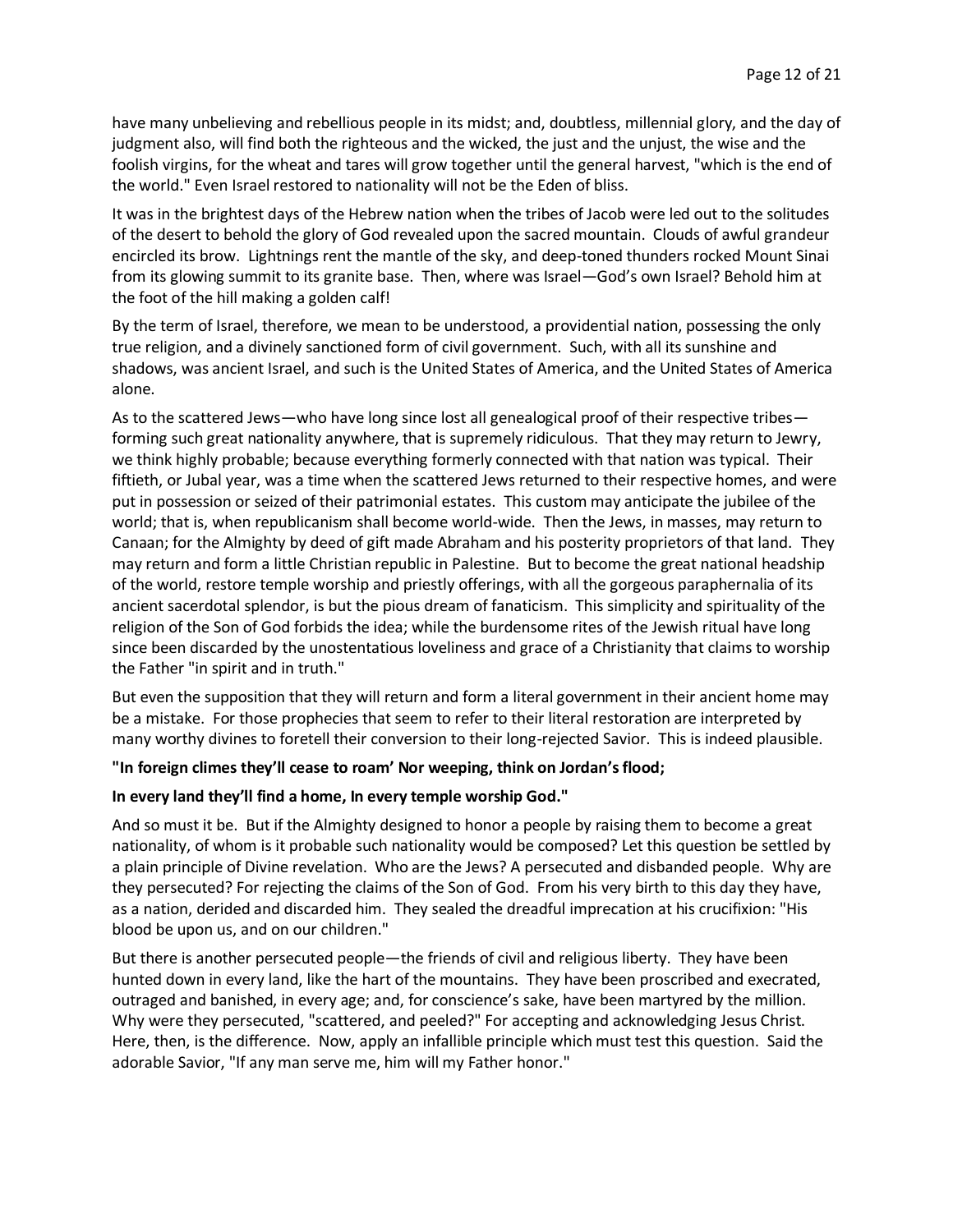Is it, then, at all probable that God would honor a people by the promised glorious nationality, who have, as a nation, spurned the mercy of the Prince of peace, and obstinately persisted, before the eyes of all nations, in rejecting the clearest evidence of his Messiahship, during the long, long night of their wanderings; and yet, at the same time, pass by a people who, through every change of fortune, propitious and adverse, have firmly maintained their faith in Christ, and invincibly breasted the storms of persecuting vengeance for his glorious name's sake? Will heaven honor a people who dishonor his Son, and overlook a people who were ready to live and labor and suffer and die in his blessed cause? The case being self-evident, and the rule to determine our judgment infallible, the decision must be inevitable.

Christianity mourns the ill-fated children of a divinely chosen and illustrious ancestry, and ardently prays for their conversion to Christ. But even this glorious consummation our faith beholds far in the distance. That the Jews will ultimately embrace Christianity, we entertain no doubt; but they will be the last nation on the face of the earth that will be converted. For "the blindness that has happened to Israel" will remain "until the fullness of the Gentiles is brought in." That is, the Gentile world will be converted to God before the blindness of infidelity will be removed from Israel. To suppose the conversion of the Jewish nation to be the means of converting the Gentile world, is, consequently, directly opposed by the words of the apostle. In their case we behold the verification of another gospel maxim: "the first shall be last, and the last first." They were the first to hear the blessed tidings of man's redemption from the lips of its glorious Author, "but they received him not."

And the Apostle Paul, in his valedictory to his own countrymen, declares, "seeing that ye judge yourselves unworthy of eternal life, lo, we turn to the Gentiles." So, also, the melting strains that mingled with the tears of the Son of God over their devoted city announced the same calamity."O Jerusalem, Jerusalem, thou that killest the prophets, and stones them which are sent unto thee; how often would I have gathered thy children together even as a hen gathereth her chickens under her wing, and ye would not...If thou hadst known, even thou, the things which belong unto thy peace, at least in this thy day, but now are they hid from thine eyes...Henceforth is your house left unto you desolate; for I say unto you, ye shall not see me henceforth till ye shall say, Blessed is he that cometh in the name of the Lord."

There are very many passages of Scripture which are universally admitted by the learned and judicious to foretell the rise of a great nationality in the latter times. These predictions cannot, by any reasonable construction, be applied to the rise of such nationality in the land of Judea; but are most wonderfully descriptive of the United States of America, and of no other country under heaven.

We shall now select a few out of the many marked descriptions and coincidences only realized in our favored land and nation.

**First.** The land of the promised nationality was to be located between two seas—the eastern sea and the great western sea: "From the border unto the east sea, this is the east side...The west side also shall be the great sea; from the border, this is the west side." Ezekiel 4 7: 18, 20. These broad boundaries of our great country are perfect; the west side being the "great sea," is most remarkable. Judea is not bounded on the east side by a sea at all. This passage, which is taken from the prophet's geographical description of the land of restored Israel, cannot possibly apply to Palestine, if Ezekiel has given its true boundaries. All commentators understand this chapter as an inspired account that maps the country of the promised nationality; but it is absolutely impossible to locate this land in Palestine, for the want of an eastern border. No sea bounds old Canaan on the east. Learned men have generally supposed that Palestine is the country referred to, but let learned men show us that eastern boundary. This defect is fatal, and must for ever vitiate the claim of Judea to this high distinction.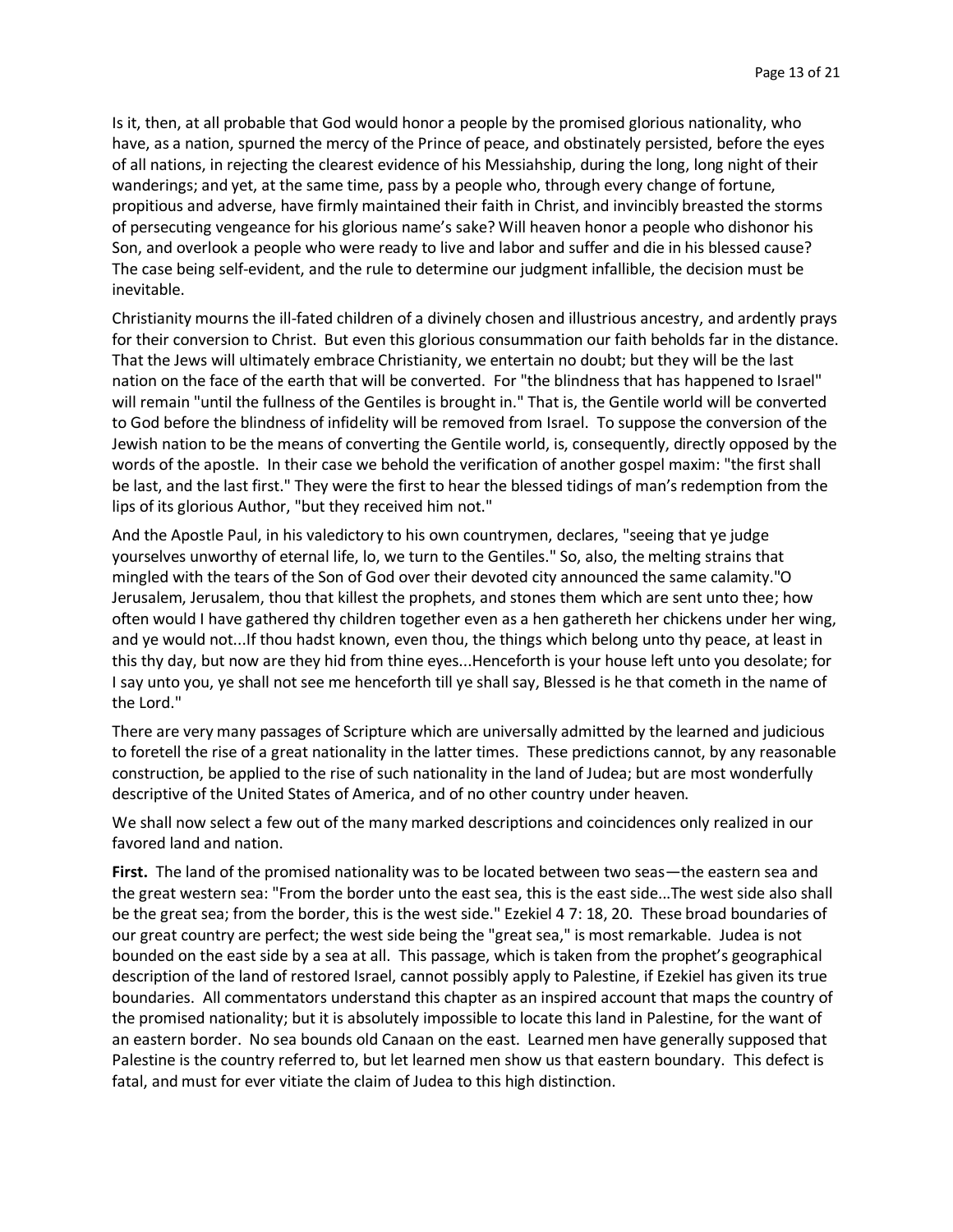**Second.** This land is described as being hitherto uncultivated and unimproved—a land "that has always been waste." Ezekiel 38. Of course Palestine cannot be referred to here, for it cannot be said in truth that Judea has always been waste. But our own country fully answers the description. Our primeval prairies and grand old woods presented, on the arrival of our ancestors, the same unbroken wilderness they had remained for ages, as though Heaven had specially preserved them for the glory of their future destiny. Let it not be said that the footprints of the aborigines of this country are an objection to this account; for that land is waste where tillage has never harvested its blessings for man. But such is the desert description of the country to be possessed by the nationality to come, and such was the new continent of America.

The song of the eloquent Isaiah can remind you of no other country; "the wilderness and the solitary place shall be glad for them; and the desert shall rejoice, and blossom as the, rose. It shall blossom abundantly, even with joy and singing: the glory of Lebanon shall be given unto it, the excellency of Carmel and Sharon, they shall see the glory of the Lord and the excellency of our God...For in the wilderness shall waters break out, and streams in the desert. And the parched ground shall become a pool, and the thirsty land springs of water: in the habitation of dragons, where each lay, shall be grass with reeds and rushes."

**Third.** That wonderful country was to be inhabited by a people "gathered out of the nations."Ezekiel 38. Not of one nation collected together that had been scattered amongst other nations, but, what is obviously the sense of the passage, composed of people of different nations. This is so prominent a character of the glorious nationality to come, that the prophets seem to dwell upon it with rapture and inspired eloquence." Lift up thine eyes round about, and see; all they gather themselves together, they come to thee: thy sons shall come from far, and thy daughters be nursed by thy side. Then thou shalt see, and flow together and thy heart shall fear, and be enlarged; for the abundance of the sea shall be converted (turned) unto thee, the forces of the Gentiles shall come unto thee...Who are these that fly as a cloud, and as doves to their windows?"

The prophet enriches his sublime description by images drawn both from the animal and the vegetable kingdom: "The multitude of camels shall cover thee, the dromedaries of Midian and Ephah; all they from Sheba shall come...All the flocks of Kedar shall be gathered together unto thee. The glory of Lebanon shall come unto thee, the fir tree, the pine tree, and the box together." Isaiah 40. As if the holy seer had said, Emigration shall come from the land where the dromedaries roam; they shall come from the land where the fir tree blooms. "Therefore thy gates shall be open continually: they shall not be shut day nor night."

Did ever such a tide of emigration set into any country since the creation of the world as continually swarms to our hospitable shores? Indeed, the citizens of these States, or their fathers, have come from almost every country under heaven. But the prophet enters into detail."Strangers shall stand and feed your flocks, and the sons of the alien shall be your ploughmen and your vinedressers...And the sons of strangers shall build your walls, and their kings shall minister unto thee." Now, the walls of a country's defense are its public improvements; and it is notorious that the sons of strangers build most of our public works.

"The sons also of them that afflicted thee shall come bending unto thee: and all they that despised thee shall bow themselves down at the soles of thy feet." The sons of the very soldiery that invaded your coasts, murdered your people, and burnt your towns and villages, should come to make your country their home; and those who sneered at your experiment of popular freedom, attempted to crush it in the cradle, predicted the downfall of American Independence and that liberty would die with Washington, and with his dust receive the same rites of sepulture—yes, even they should come and seek a refuge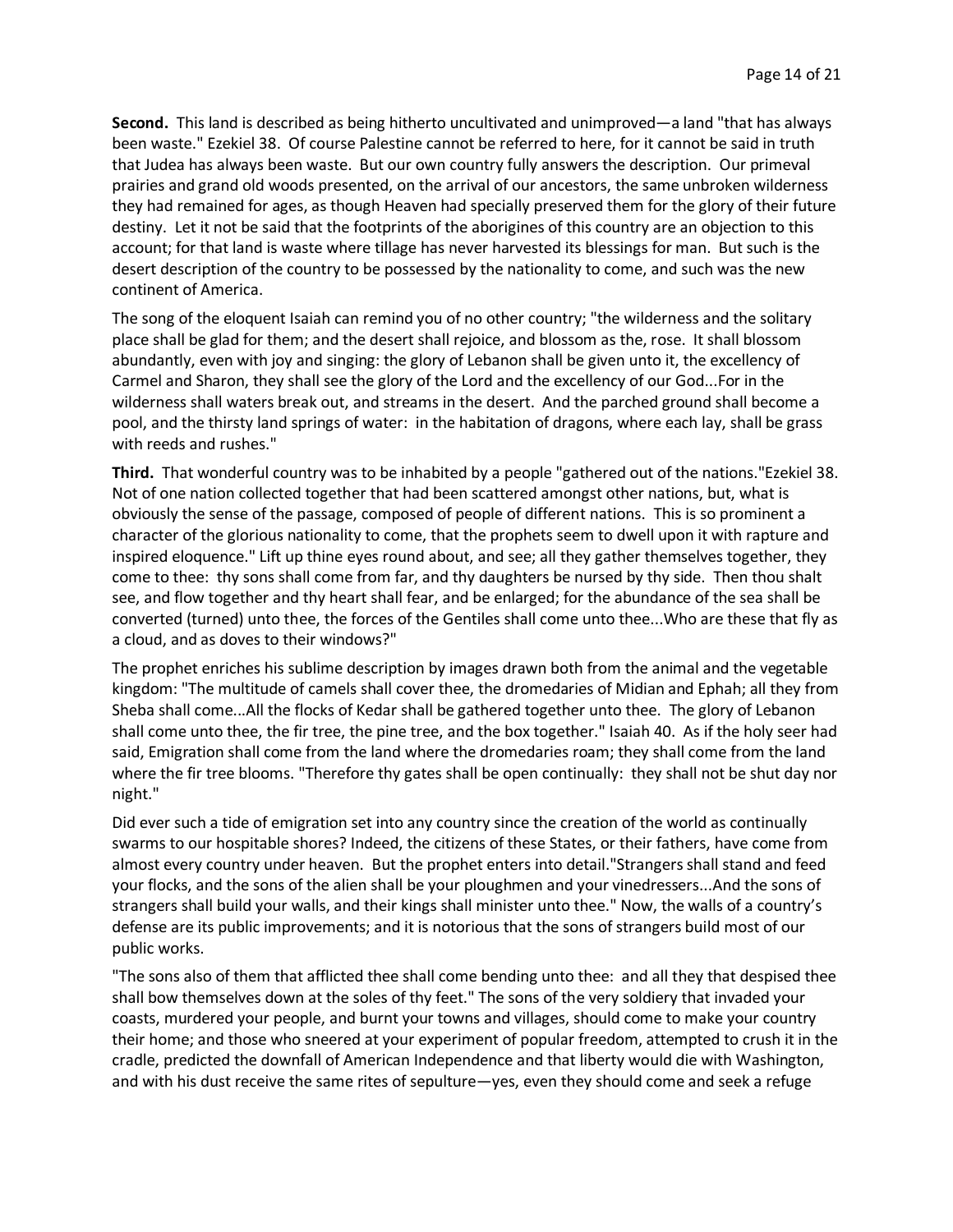and a home in your happy land. How imposing the picture drawn by the pencil of inspiration here; and how wonderfully true is the fulfillment.

**Fourth.** In the promised nationality, unlike the political economy of ancient Israel, foreigners were to be allowed a place to dwell, enjoy their homes and the pursuits of happiness, in common with the citizens of the country; but it seems from the prophet, the rights of suffrage and eligibility of office were only to be enjoyed by those strangers who had lived long enough in the land to raise their native-born children: "And it shall come to pass, that ye shall divide it by lot for an inheritance unto you, and to the strangers that sojourn among you, which shall beget children among you; and they shall be unto you as born in the country among the children of Israel; they shall have inheritance with you among the tribes of Israel. ...And in what tribe the stranger sojourneth, there shall ye give him his inheritance, saith the Lord God." Ezekiel 4 7: 22, 23.

There could be no propriety in characterizing the class of foreigners who should be blessed with children born in the land, from the stranger who is only a sojourner, whose residence is but recent and transient, unless peculiar privileges were understood to belong to the fathers of native-born children. As we lay no claims to the politician, we will be allowed strongly to approve of this interesting feature in the economy of restored Israel. Our land should always be the welcome home of foreigners; but, at the same time, they should remain long enough to appreciate our blessings, learn our laws, and the genius of our wonderful constitution, before they aspire to dictate or to govern.

**Fifth.** The principle of extension, in enlarging the boundaries of their primary possessions should specially' characterize the prosperity of the promised nationality.

"Lift up thine eyes round about, and behold: all these gather themselves together, and come to thee...For thy waste and desolate places shall even now be too narrow, by reason of the inhabitants, and they that swallowed thee up (the autocracy of the Old World) shall be far away, (beyond the sea. ) The children which thou shalt have, (in this land,) after thou hast lost the other, (ancient Israel,) shall say again in thy ears, The place is too strait for me: give place to me that I may dwell." Isaiah 49: 18, 20.

Extension seems to be the genius of our free institutions. From thirteen States, we have already multiplied into thirty-one, besides nine territories that soon will be ready to enter into the Union.

We need give ourselves no uneasiness about Mexico, Cuba, and Central America. Monarchy and anarchy must melt away in the immediate proximity of a glorious republic: while the natural interests of those countries will impel them to seek annexation, that they may also enjoy in common with us the benign blessings of our happy confederacy. Indeed, the words of prophecy, legitimately interpreted, warrant that the domain of this nationality will embrace the entire continent of North and South America. For its "dominion shall be from sea to sea, and from the river unto the ends of the earth."We know this passage is usually applied to Christ, to which we make no objection. But will you restrict it to him? If so, you greatly diminish the universal triumphs of his reign. We are taught that his sway shall be illimitable, and every knee shall bow and pay homage to him.

But the passage before us is a clear territorial grant, issued by Divine authority, and must mark the boundaries of Israel that was to come. The geographical description can be found applicable to no other country but ours. Here the grant finds all of its metes and bounds."From sea to sea;" from the Atlantic to the Pacific Ocean. "And from the river: " the Mississippi, the father of waters, with its sixty thousand miles of tributary navigation, and the incalculable tonnage of its transports."Unto the ends of the earth: "to the most remote promontories in the North, and to Terra del Fuego and Cape Horn in the South. We must be excused from dwelling further on the emigration that was to come to this land. These predictions are very numerous and wonderfully accurate—inspired predictions, that never have been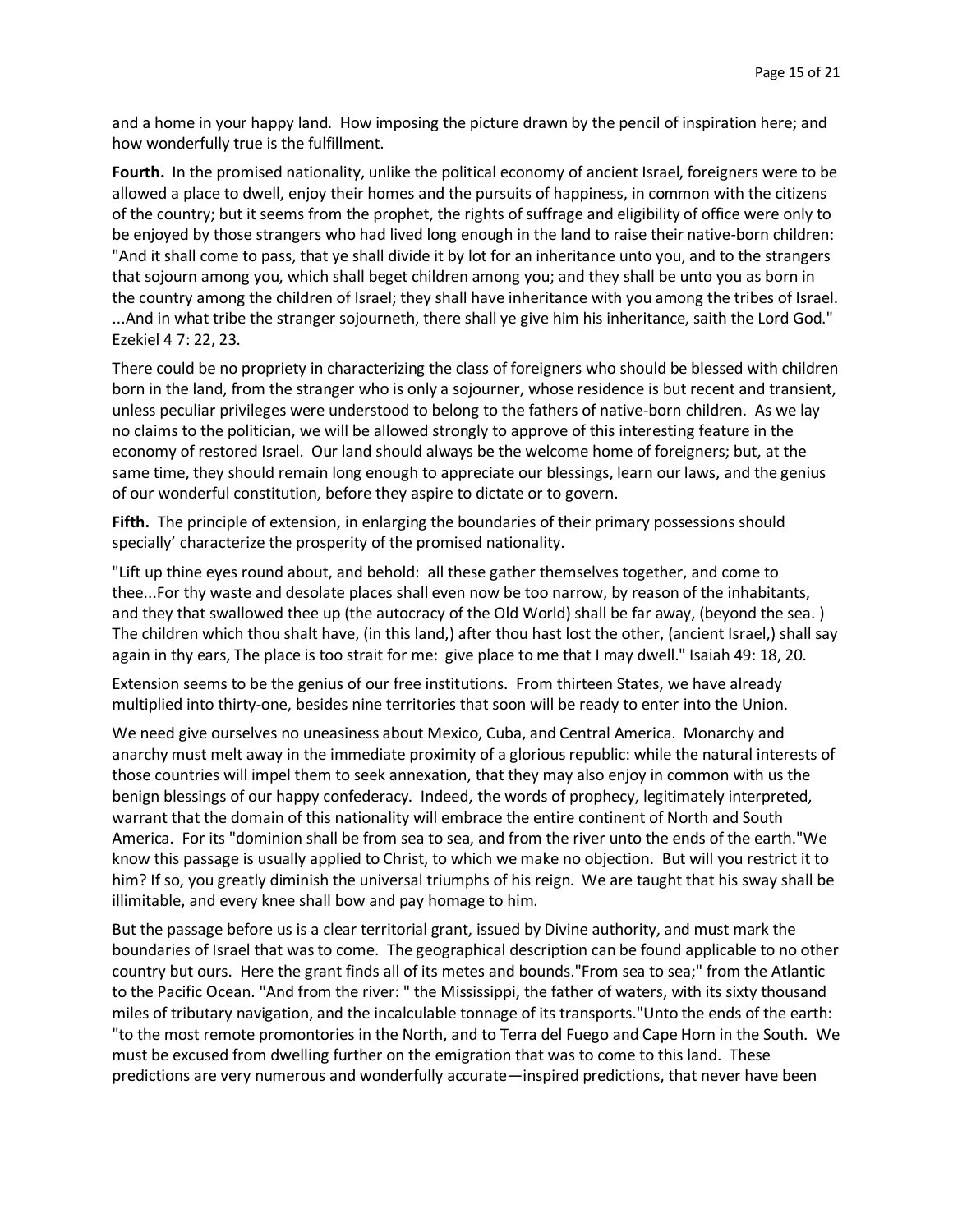realized, and never can be, unless they are fulfilled in the New World. We will, however, notice one other.

Behold, these shall come from far; and, lo, these from the North and from the West; and these from the land of Sinim." Isaiah 49: 12. Now, all commentators agree that "Sinim" is China. The fact is, it was its true ancient name:

Thinim, Thina, or China. It is so put down in the ancient maps. And China lies "north" and "west," or north-west of us. In the message of Ex-Governor Bigler, of California, some two years ago, it is there published that there were then some sixty thousand Chinese in that State. Now, no commentator questions that this passage describes emigration coming to the land of restored Israel, for the whole continent confirms it. But how are the Chinese to come from China to Palestine and come from the north-west? It is impossible. Here is a promise made of emigration from a distant country, whose inhabitants have never been known to mingle with other nations; here their true ancient name is given; here is the very direction which they were to come; and here is a fulfillment upon a most magnificent scale. Perfect coincidence being perfect fulfillment, our position is demonstration.

## **Sixth. The land of restored Israel is described as a country restored from its desolations, by the peculiar construction of its towns and villages, and the prosperity and quietude of its inhabitants.**

In the invasion of this land, at the last great battle, by Russia and the autocracy of the Old World, the prophet thus addresses the power that leads that invasion: "After many days thou shalt be visited: thou shalt come into the land that is gathered out of many people, against the mountains of Israel, which have been always waste; but it is brought out of the nations, and they shall dwell safely all of them...Thou shalt say, I will go up to the land of unwalled villages; I will go to them that are at rest, that dwell safely, all of them dwelling without walls, and having neither bars nor gates. To take a spoil, and to take a prey; to turn thy hand upon the desolate places that are now inhabited, and upon the people that are gathered out of the nations; which have gotten cattle and goods, that dwell in the midst of the land." Ezekiel 38: 8, 11,12.

Here, my countrymen, is almost a daguerreotype portraiture of your own land. We very much question whether Ezekiel, the prophet ever saw an "unwalled" city in his life: Surely, if old Palestine is to be brought back again to her more than ancient splendor, "unwalled" cities and villages will not be found there. This passage, therefore, can never be applied to Judea; for all her cities were walled, from Jericho to Jerusalem. This remarkable description of the numerous villages and cities, and the possessions, prosperity, and security of the people, is a grand and graphic delineation of the United States of America, and of no other country on earth.

**Seventh.** The infancy of that country should receive the attention of royal patronage: "Kings shall be thy nursing fathers, and queens thy nursing mothers." How very remarkably this has been realized will occur to the mind at once. The term "nursing" applies to infancy. And it was in the early history of our people that the supervision of royalty was exercised over us. The names of several of the old thirteen States, besides many counties and towns, still perpetuate the recollection of royalty: Georgia and Virginia, Maryland and the Carolinas, as well as King and Queen and King William counties. Prince George, Prince Edward, and prince we don't know what else—names that will forever perpetuate the fulfillment of prophecy in what might otherwise seem to be only accidental.

## **Eighth. A country remarkable for the number of its majestic rivers.**

"But there the glorious Lord will be unto us a place of broad rivers and streams; wherein shall go no galley with oars, neither shall gallant ship pass thereby.; Isaiah 35: 21. This passage from the prophet is admitted to refer to the land of restored Israel. But if that land be Palestine, how are we to see the force of its meaning? Can the river Jordan and the rivulet Kedron answer the grandeur of this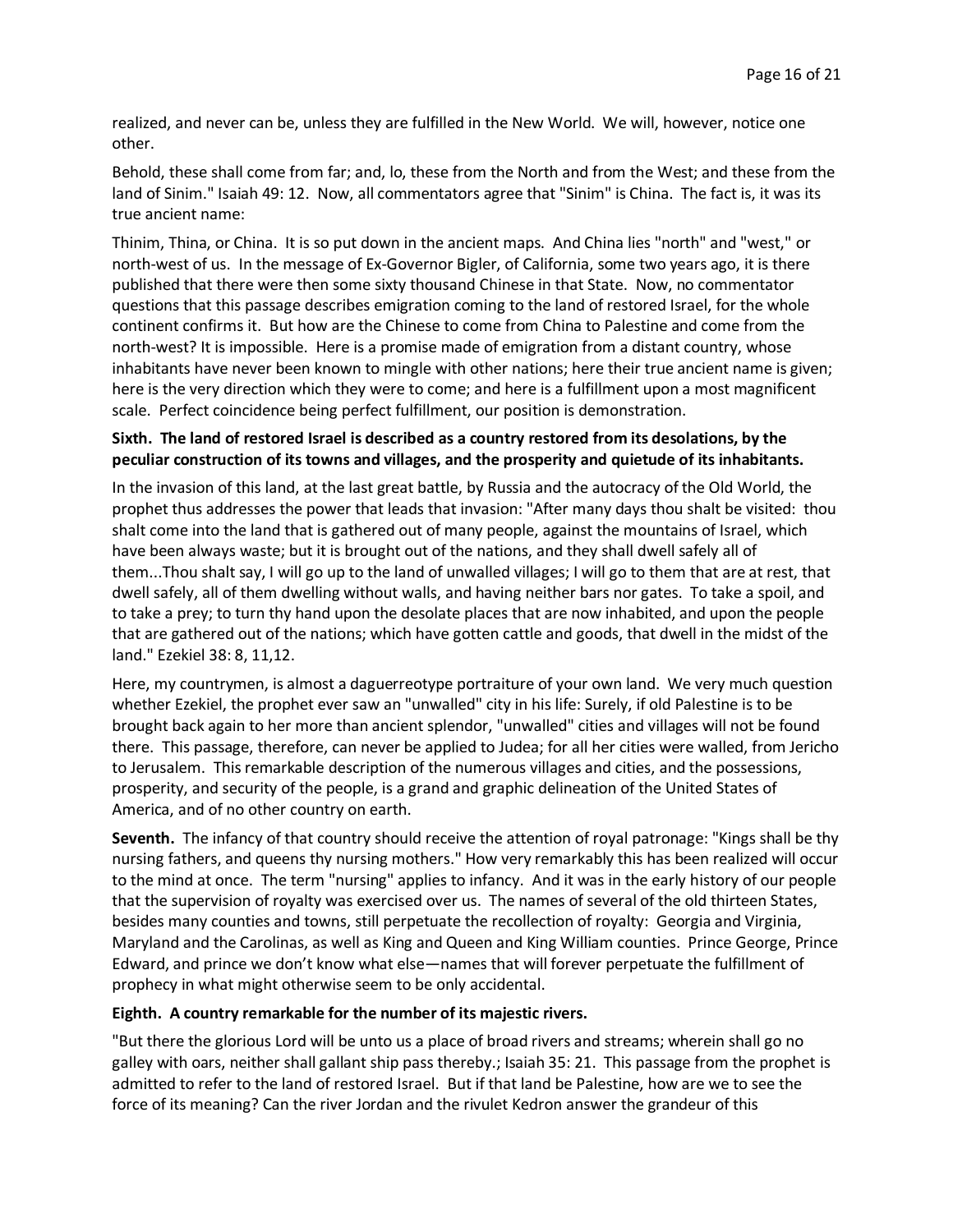description? Certainly not. But the many mighty and majestic rivers in our own country fill up the prophetic map upon a sublime and magnificent scale. By the expression "there the glorious Lord will be unto us a place of," etc. , we understand that he will guarantee that description of country to the nation he would raise up. "Wherein shall go no galley with oars," is very singular. The Hebrew word translated "galley," literally signifies a government clipper, sent out by a superior kingdom to exact port-duties from a dependent people. The loss of the tea cargo in Boston harbor fully illustrates this subject; while the very genius of our independence, in the days of Andrew Jackson, was stamped upon a medal: "Millions for defense, but not one cent for tribute."

**Ninth.** The land of restored Israel is described to be literally more elevated than any portion of the world.

"The mountain of the Lord's house shall be established upon the tops of the mountains, and all nations shall flow unto it."The willful king of the North says in his proclamation of war against us: "I will go up to the land of unwalled villages." Lieutenant Maury has shown, in one of his late learned works, that the United States of America is the highest part of the visible earth, and that it is downstream from the ports of our country to every other continent and island of the globe. But if this elevation must be morally and intellectually understood, and not literally, still, the realization being as perfect in the one case as in the other, our argument remains conclusive.

## **Tenth. The peaceful character of the inhabitants, and the intelligibility and uniformity of their language, should designate that people.**

"Thou shalt not see a fierce people, of a deeper speech than thou canst perceive; of a stammering tongue, that thou canst not understand." Isaiah 33.

Polite manners and gentle deportment everywhere characterize the American people: this is a worldwide acknowledgment, so that the solitary exceptions are gloated over by the detracting prints of roving authors as morsels too precious to be erased from their journals. But the uniformity and intelligibility of our language is indeed most extraordinary. Although teeming thousands are constantly pouring into our communities from the Germanic States, France, and other countries, our pure vernacular Anglo-Saxon will conduct you safely through any portion of our vast domain. And it is now contended, by those competent to judge, that the English is more correctly spoken in the wilds of America than at the court of St. James—more accurately pronounced in our primary schools than in the British Parliament. We do not question their intelligence nor their energy, but Americans speak the English language better than the English themselves. Should the pride of an Albion tempt him to deny it, just put him upon his trial with any word where the consonant "h" is to be supplied or omitted—the monosyllable hell, for instance—and if he be not satisfied with an attempt to spell and pronounce it, you may give him up as incorrigible.

## **Eleventh. The rapid advancement of intelligence and divine instruction should mark the rising progress of that people.**

"Many shall run to and fro, and knowledge be increased." "All thy children shall be taught of the Lord, and great shall be the peace of thy children." What nation presents such a spectacle at this very moment as the United States? Our literary institutions are scattered all over the land, so that the humblest poor may be enriched with the treasures of science; while millions of sheets in the republic of letters pour floods of light upon the human mind. Here the press is free, that mighty enginery of thought, guarding the majesty of law and the inviolable sanctity of the Constitution. Here the pulpit, un-awed by the terrors of the throne or the thunders of the Vatican, in tones of power and tongues of flame, proclaims "the acceptable year of the Lord," and preaches glad tidings to the poor. Here the word of God is an unchained book; and, like the sun in mid-heaven, rifts the clouds that mantle the world, shedding a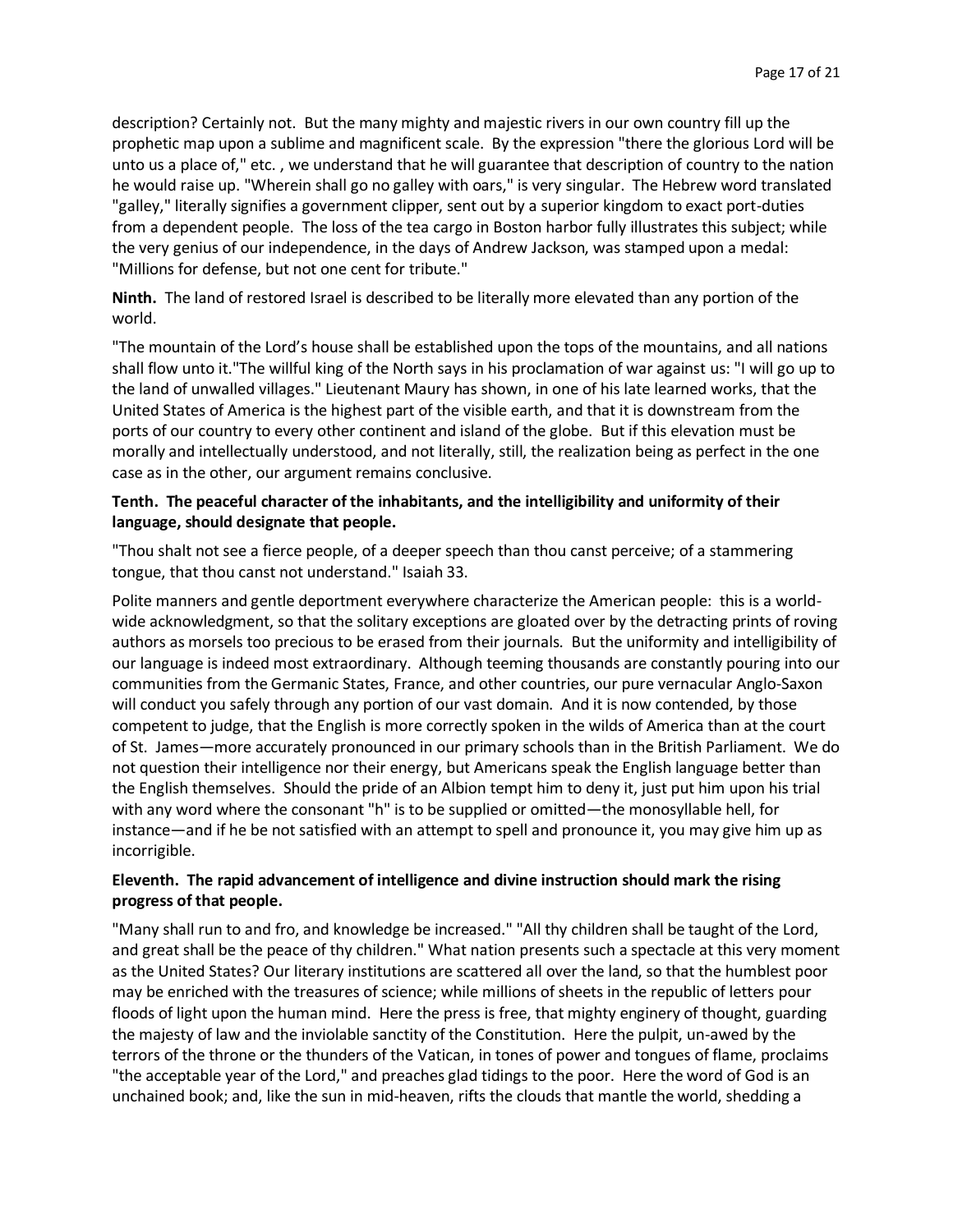strong and steady light upon the shadowy mansions of the dead, inspiring the living with the ecstatic hope that our loved and our lost shall awake from their dusty beds in the last glorious morning.

# **Twelfth. The country inhabited by the people "gathered out of the nations" should be settled in thirteen distinct States, like as it was with Israel: only "Joseph should have two portions."**

"Ye shall inherit the land according to the twelve tribes of Israel: Joseph shall have two portions."Ezekiel 47: 13. It is a remarkable fact that although the Jews had but twelve tribes, the portion falling to Ephraim and Manasseh, children of Joseph, being divided, made them a confederacy of thirteen states or tribes. It is also just as remarkable, that in the beginning we had but twelve States; and William Penn held the charter of Pennsylvania for twenty years before he obtained that of Delaware, and then we had thirteen States also. But the coincidence in the boundaries of the thirteen states of restored Israel with those of the old thirteen United States, is still more remarkable. The prophet gives the eastern border of each tribe to the eastern sea, and the western border of each tribe to be the great western sea. (See Ezekiel 47.) Wilson, and perhaps Bancroft, affirm, that the original charters of the thirteen United States called for the Atlantic or eastern ocean for their eastern boundary, and the Pacific or the great western ocean for their western boundary, in almost so many words.

It is not a little amusing to see the perplexity of the great and good Dr. Clarke, in attempting to map the land of restored Israel. He lays his plot, of course, in the territory of old Palestine. He bounds his thirteen lots by the Mediterranean or western ocean, but, for the life of the learned Doctor, he can find no eastern sea for his eastern border. The little Dead Sea lies across three of the tribes but does not bound any one of them! Examine his map, at the close of his commentary on Ezekiel, and you will find, for want of an eastern sea, ancient Judea can never be the country of Israel restored.

#### **Thirteenth. Our country is the land described by the prophet Isaiah lying westward from Judea.**

"Woe to the land shadowing with wings, which is beyond the rivers of Ethiopia, that sendeth messengers by the sea, even in vessels of bulrushes, saying, Go, ye swift messengers, to a nation scattered and peeled, to a people terrible from their beginning hitherto; a nation meted out and trodden down, whose land the rivers have spoiled." Isaiah 18: 1,2.

The word "woe" is not a malediction here, being "holerets" in Hebrew, a particle of hailing; and authorized us to read, "A Ii hail, thou land shadowing with wings."But where is that land? From Judea, the stand-point of the prophet, it is "beyond the rivers of Ethiopia," Where are the rivers of Ethiopia? The Nile and its tributaries: What country and what people do we find beyond the Nile from Judea? The land is a barren desert, and the wandering Bedouins the only human beings that pass through it. Then we must look for another country and another people, but in the same direction, for that is specific. You will find no other land or people on that line of latitude until you strike the United States of America about the coasts of Carolina.

Should it be contended that Western Africa was not the ancient Ethiopia, but the country inhabited by the Cushites or the children of Cush, very well; they extended eastwardly until the Ganges, the Indus, and the Burrampooter were their rivers; and beyond these from Judea you come direct to the North American continent across the Pacific. So that, in either case, "the land beyond the rivers" of modern or ancient Ethiopia from Judea is America. Its description—"a land shadowing with wings"—might refer to the geographical conformation of the new continent, for a large map of North and South America very much resembles the expanded wings of a great eagle; or it may be suggestive of the fact that it was the country shadowed or concealed from the cupidity of the nations till God was ready for its discovery. Or was it not designed as a description of a country, the national aegis of whose people should be an eagle, whose pinions should spread from shore to shore? The "swift ships" and "vessels of bulrushes" are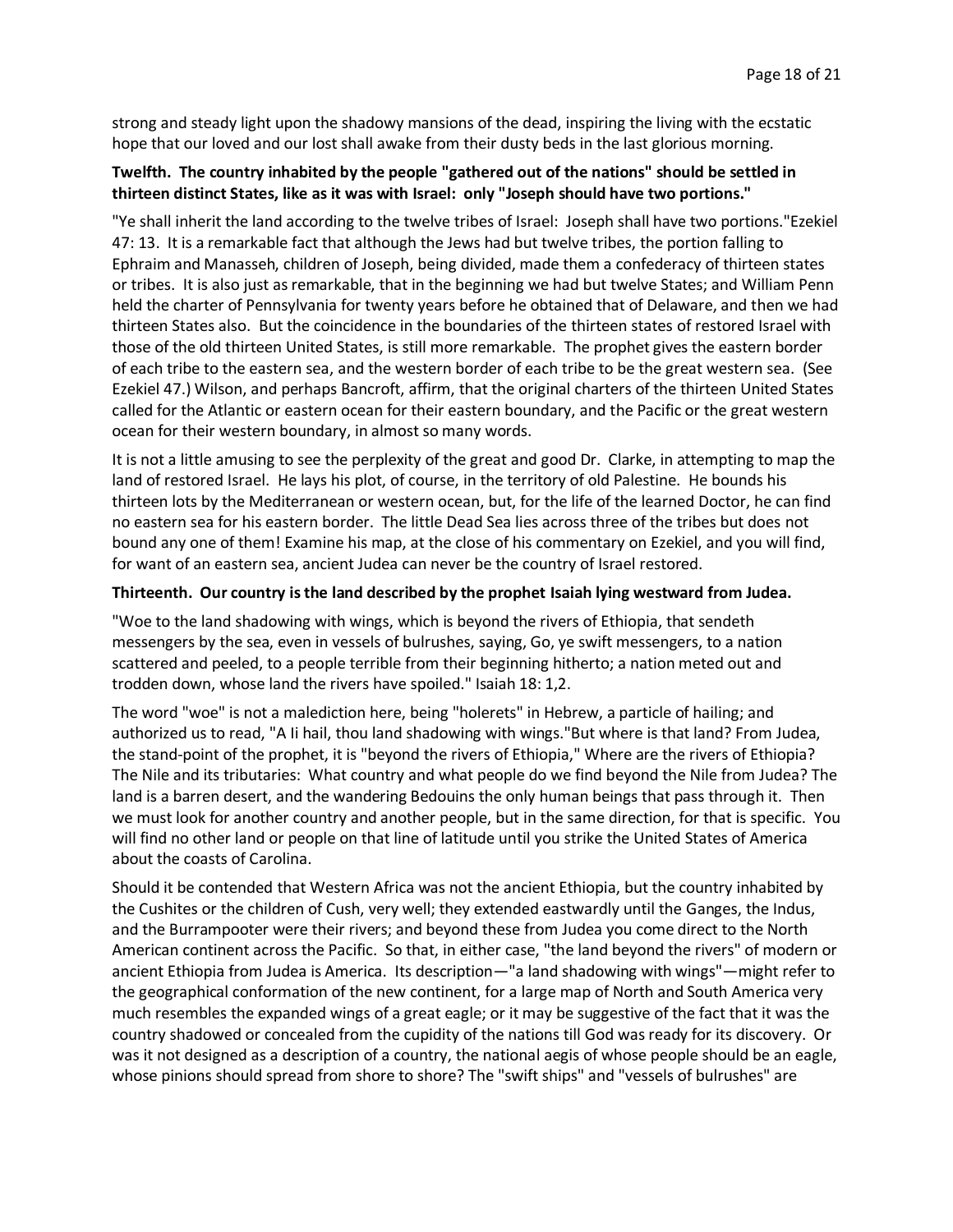peculiarly descriptive of our fleets of commerce, as light water-crafts of this material were anciently used upon the Nile.

This land was originally possessed by "a people hitherto terrible from the beginning. "Such is a true description of the fierce and warlike aborigines who were found in this new world. "A people scattered and peeled:" broken up into numerous tribes, dispersed without order over the whole country, and wasted by continual wars, were fast waning and melting away. "Meted out and trodden down:" driven from one part of the country to another, first located in one defined territory and then in another; oppressed, maltreated, and murdered. "Whose land the rivers have spoiled:" they being the original claimants and proprietors of a country extensive in its domain and rich in its alluvial lands, through which majestic rivers are ever changing their mighty channels.

This prophetic delineation of our country can have no other meaning or application. And learned commentators, never having dreamed that America was the subject of prophecy, acknowledge as does Dr. Adam Clarke, especially, "that this is the most obscure passage in the whole book of Isaiah." Our interpretation is certainly legitimate; while the facts and the fulfillment should awaken our attention and enkindle our admiration.

#### **Fourteenth. But the promised nationality was to be a republic.**

"Their nobles shall be of themselves, and their governor shall proceed from the midst of them."Jeremiah 30: 21. The people should be "gathered together, and appoint unto themselves one head. "Hosea 1: 11. "I will restore thy judges as at the first, and the counselors as at the beginning." Isaiah 1: 26. Observe "one head"—a chief magistrate appointed by the people—governors, judges, and counselors, taken from the masses of the people, are particularly promised, but no king.

The political economy of ancient Israel being a theocratic republic, the promise in the passages is that the officers necessary to constitute a republican form of government would be restored, and the elective franchise would be free, and the people would possess the sovereign right of choosing their own rulers and judges. Surely the doctrine of the Divine right of kings find no authority here; for the power invested in the people is entirely inconsistent with any grade of monarchy, limited or absolute.

The truth is, the fifth great commonwealth that the God of heaven was to "set up" was so utterly repugnant to monarchy, in all its forms and phases, that it should destroy it from the face of the earth. And we have every assurance that if the Almighty designed to bless a people by conferring upon them a particular form of political government, such form could not possibly be a monarchy.

A most memorable instance of Divine disapprobation of the establishment of an earthly king among men is recorded at the coronation of the first monarch of Israel. Said Almighty God to Samuel the prophet, "Protest solemnly unto them, and show unto them the manner of the king that shall reign over them. He will take your sons, and appoint them for his chariots, and to be his horsemen; and some shall run before his chariots. And he will take your daughters to be confectionaries, and to be cooks, and to be bakers. And he will take your fields, and your vineyards, and your olive yards, even the best of them, and give them to his servants. And he will take the tenth of your seed, and of your vineyards, and give them to his officers, and to his servants.

"And he will take your men-servants, and your maid-servants, and your goodliest young men, and your asses, and put them to work. He will take the tenth of your sheep; and ye shall be his servants. And ye shall cry out in that day because of your king, and the Lord will not hear you in that day" I Samuel 8: 9- 18.

Such is the solemn protestation of the God of heaven against an earthly monarchy; and faithfully has the history of earthly kings confirmed the truth of the Divine prediction. Then it is absolutely certain that a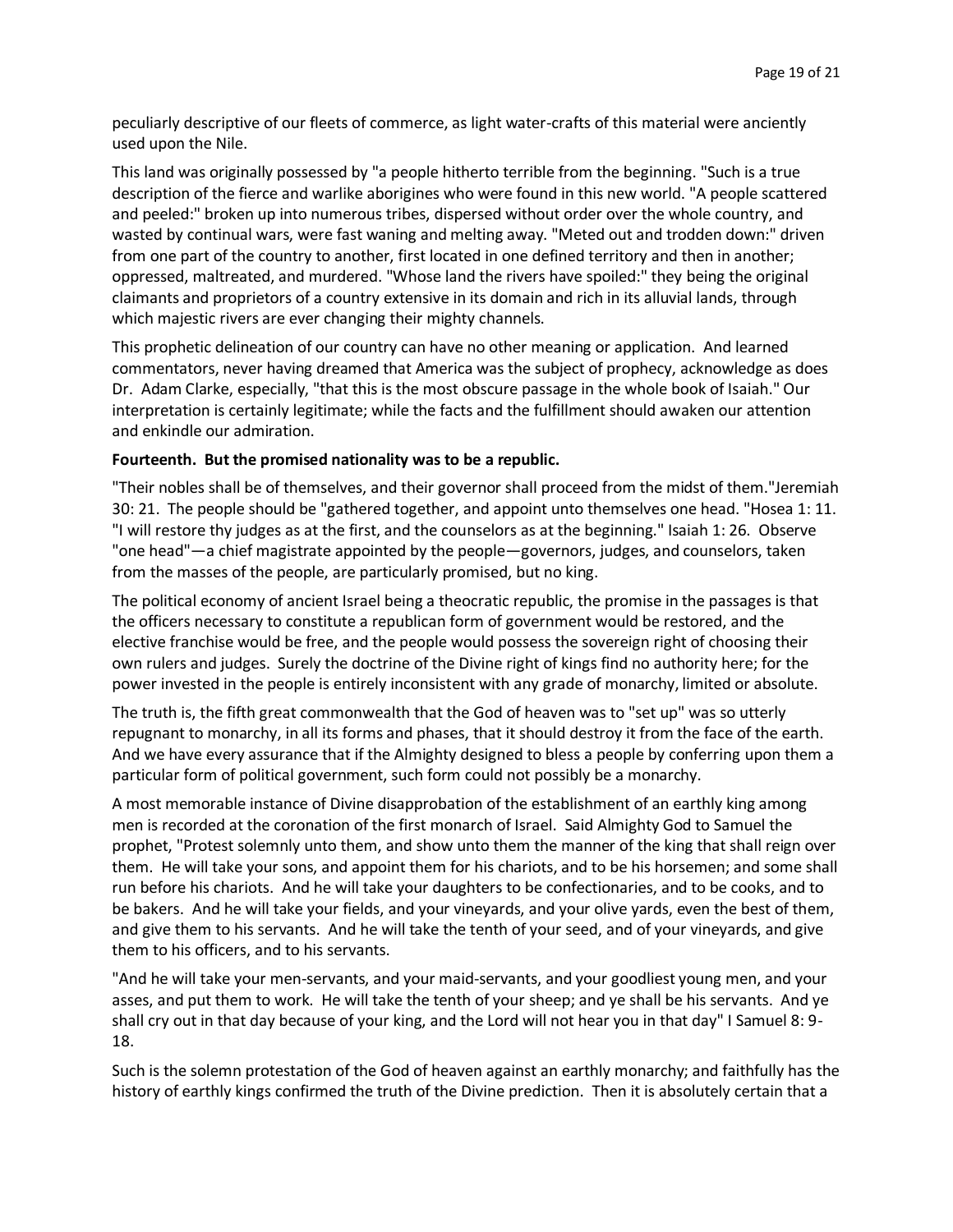political government, selected and "set up" for the sons of men by Jehovah, would not be a monarchy. But this very fifth government was to be "set up" by the God of heaven; therefore the fifth government, not being in any possible case a monarchy in any grade, must be a republic.

**Fifteenth, and finally**. The waiting isles of Isaiah are a sublime announcement of our great country, and its early occupation by European emigrants."Surely, the isles shall wait for me, and the ships of Tarshish first, to bring my sons from far, their silver and their gold with them, unto the name of the Lord thy God, and to the Holy One of Israel."

Diodorus Siculus, a most reliable historian of the Augustine age, says that "the term 'isles' in his time, primarily meant undiscovered lands supposed to exist in the Atlantic Ocean." The word "Tarshish," according to Strabo, refers to Tartesus, formerly a seaport city of that name, situated on the site where Cadiz now stands, in Old Spain, near the pillars of Hercules. And Mr. Benson, perhaps the most accurate commentator on the ancient geography of the Scriptures, says that "this opinion is now generally adopted by the learned."

With this explanation of terms, let us read the passage: "Surely, the undiscovered lands in the western sea shall wait for me, and the ships of Old Spain shall be first to bring my sons from far, their silver and their gold with them," etc.

Here we have the fact announced, that the country spoken of had hitherto been an undiscovered country, and the reason assigned why it should have remained concealed so long—"shall wait for me" unknown and unexplored, until God, in his supervision of the nations, was ready for its occupation."Wait for" God, until the Reformation in Europe had neutralized the friends of civil and religious liberty: until the great principle of self-government should move the masses of the people to seek a new theater to realize the blessings of popular freedom—wait until the facilities of intellectual and moral improvement, the invention of printing, and the freedom of the pulpit, should arise as the powerful auxiliaries of an enlightened republican nation.

"And the ships of Old Spain shall be first, to bring my sons from far." And were not the ships of Spain first in the discovery and opening up of emigration to the New World? After being repulsed from every court in Europe to which he appealed, was not Columbus sanctioned and sustained by Ferdinand and Isabella in his expedition?" "To bring my sons from far." Now, remember this passage cannot apply to the spread of the gospel, for the tidings of salvation are sent out to heathen lands; but here the sons of God are represented as being transported from their original homes to a newly discovered country. It cannot refer to Judea, for that was not an undiscovered country, and the ships of Spain never have brought, and never can bring, its first emigration to people it. "Their silver and their gold with them," that they might make that land their permanent home, bringing their treasure with them.

But the great motive of their emigration deserves special attention. They were to come for the privilege of worshiping God "unto the name of the Lord thy God, and to the Holy One of Israel" Our noble ancestry, driven by the storms of persecution from the Old World, sought a refuge in the New. When the minions of monarchy invaded the Southern hemisphere, it was for the sake of gold. The Portuguese in Brazil, Cortez in Mexico, and Pizarro in Peru, took possession of those countries in the names of the majesties of their respective governments. But when the Huguenots, the Quakers, and the Puritans came to America, they took possession of these lands in the name of Almighty God.

"Not as the conquerors come, They the true-hearted came: Not with the roll of the stirring drum, Or the trumpet that sings of fame. "Not as the flying come,